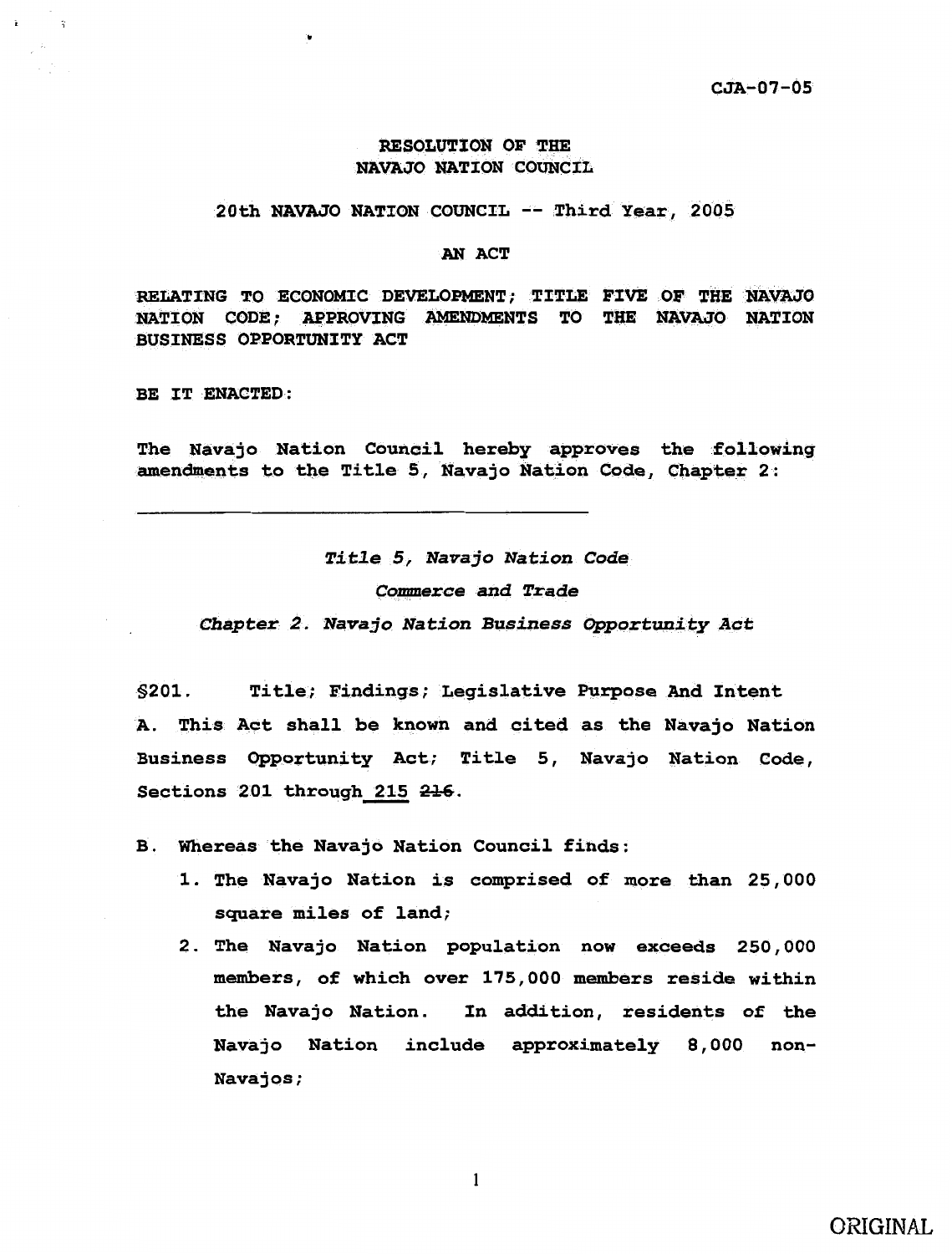- 3. The unemployment rate of the Navajo Nation is approximately  $50%$ ;
- 4. In 1996, the United States Congress enacted the Personal Responsibility and Work Reconciliation Act of 1996 (P.L. 104-193 "Welfare Reform Act"). This Act will impact thousands of Navajo people. As a result, there is a need to accelerate the development of privately owned businesses and provide more employment opportunities;
- 5. There is a need within the Navajo Nation to accelerate business development and economic growth within the Navajo Nation;
- 6. Although the Navajo Nation has a population that is approximately 90% Navajo, approximately 76% of the contracts by the Navajo Nation between the years 1994 and 2003 were awarded to non-Navajos, according to the Navajo Nation contract award data; and
- 7. The Navajo Nation's sovereign status is directly related to its ability and authority to regulate all commercial activities within the Navajo Nation, including those of non-Indians and non-member Indians. In addition, the Treaty of 1S68 between the Navajo Nation and the United States recognizes the inherent authority of the Navajo Nation to exclude non-Indians from the Navajo Nation. Pursuant to this authority, engaging in business within the Navajo Nation is a privilege granted by the Navajo Nation and is subject to such conditions as the Navajo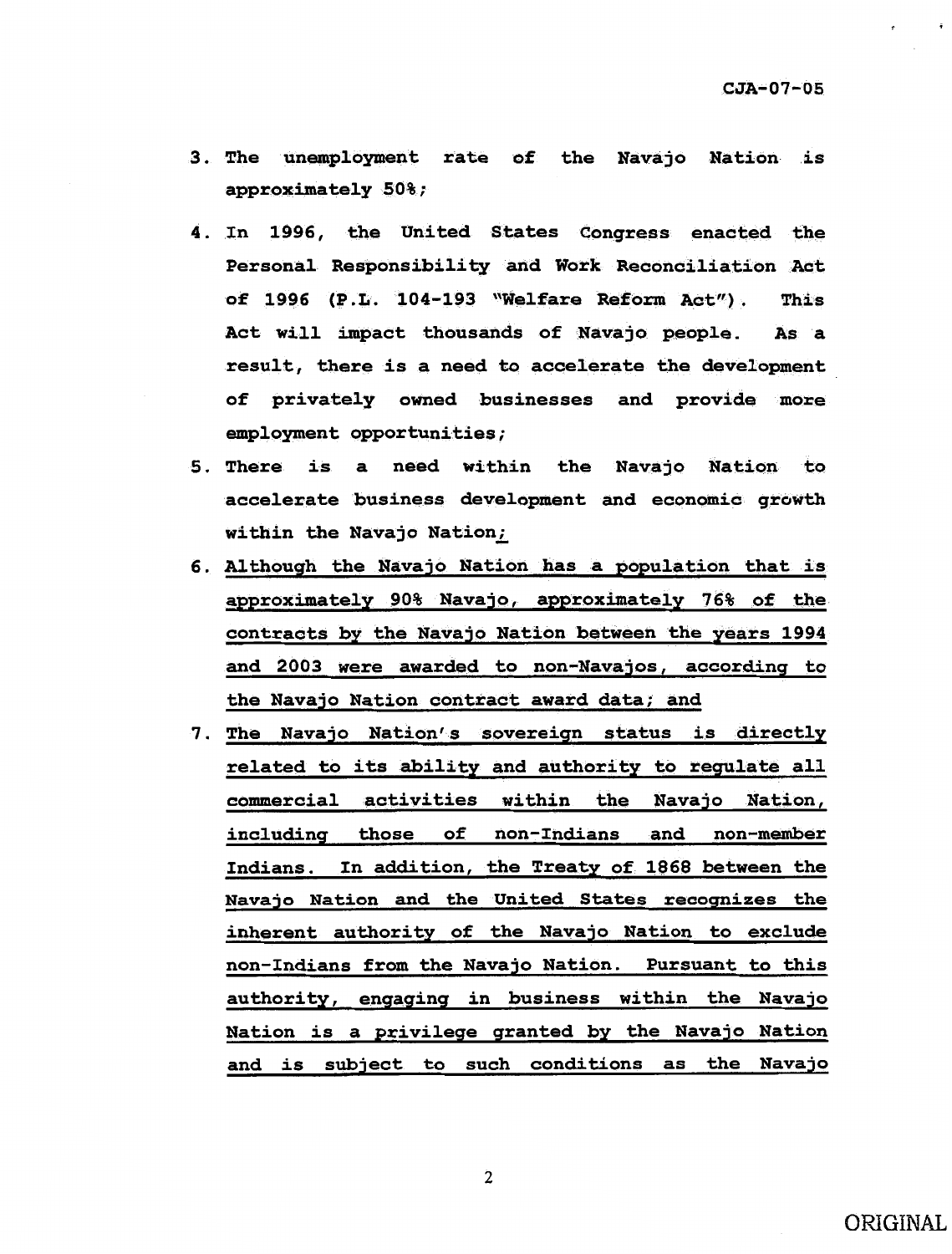Nation may require, subject to applicable federal law. The privilege of entering into the Navajo Nation for the purpose of engaging in business is therefore conditioned upon, among other things, compliance with this Act.

- c. The purpose of this Act is to:
	- 1. Promote the economic self-sufficiency of the Navajo Nation by granting ''first opportunity" and/or preference in contracting to Navajo and/or Indian owned and operated businesses;
	- 2. Promote competitive bidding and contracting opportunities among Navajo businesses;
	- 3. Develop a dynamic and self sustaining private sector for the Navajo Nation;
	- 4. Increase Navajo business and employment opportunities for the Navajo people;
	- 5. Provide for business certification in accordance with current Navajo Nation laws; and
	- 6. Regulate the conduct of those engaging in business within the Navajo Nation in order to protect and promote the economic security and welfare of the Navajo Nation.

D. It is not the intent of this Act to require the Navajo Nation or any other pub1ic entities or private entities to contract with non-qualified Navajo businesses.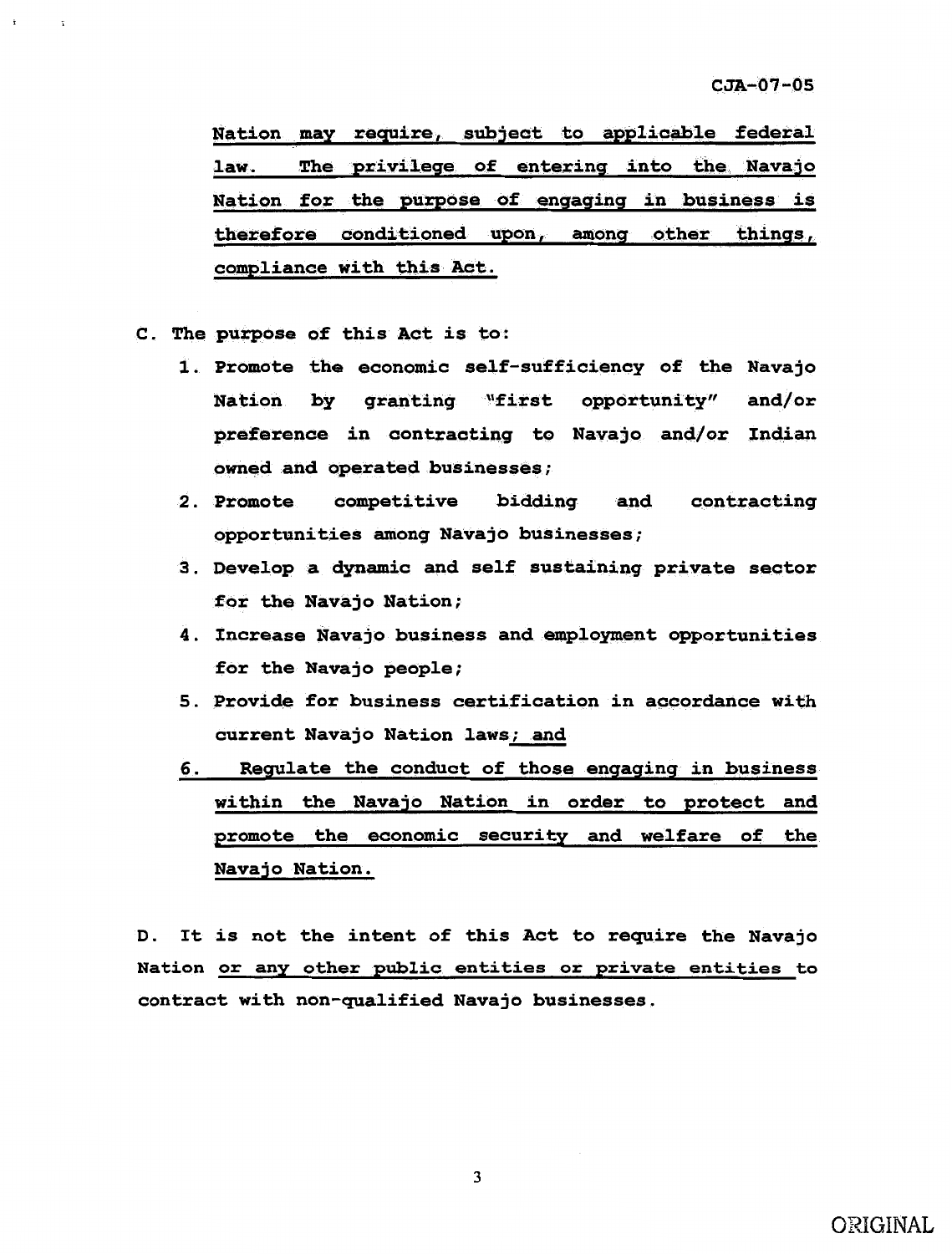E. It is the intent of this Act to grant first opportunity and contracting preference to qualified Navajo-owned or Indian-owned businesses for all contracts, subcontracts, grants and subgrants sponsored issued by the Navajo Nation and all public and private entities within the Navajo Nation.

F. The provisions of this Act-shall should be applied as an affirmative action plan liberally interpreted to promote economic development and the growth of Navajo-owned businesses within on the Navajo Nation.

shall determine **Nation** the **G.** The Navajo nature, composition, qualification, and preference certification of all businesses subject to the provisions of this Act.

#### $$202.$ Definitions

For all purposes of this Act, the following definitions shall be applicable:

A. "Bid Shopping" is defined herein as any practice involving the solicitation or communication of any competitor's bid prior to and after bid opening, thereby providing an unfair advantage and opportunity to under bid any competitor.

B. "Bidders" is defined as buyers and sellers of goods and services who offer to perform a contract for work and labor or to supply services and goods at a specified price.

4

ORIGINAL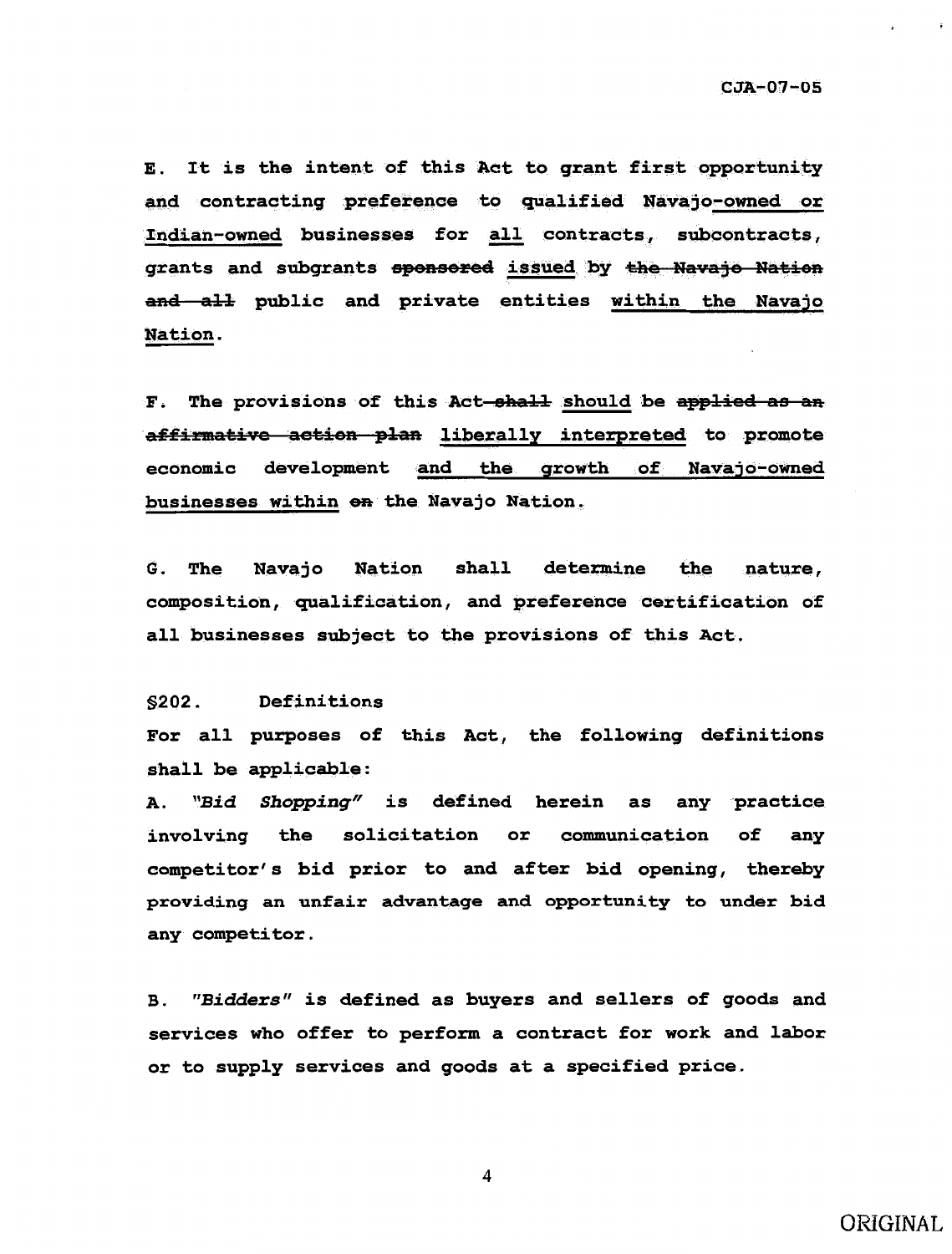c. *"Broker"* is defined as buyers and sellers of goods and services including agents/negotiators between buyer and seller, who do not have custody of property or will not personally perform the contract to provide the goods or services.

D. *"Dealer"* is defined as one who buys to sell for resale, not one who buys to keep, or makes to sell.

E. *"Established Business"* is defined as a<del>n</del> for-profit economic entity, firm or other organization, engaged in business activities with ownership, custody and control of an existing adequate inventory or providing professional services with a published address and telephone number and making significant contributions to the Navajo economy.

F. "Front" is defined as a business claiming to having have 51% or more Navajo or other Indian ownership of any commercial, industrial, or other economic entity or organization, but not having without the Navajo or other Indian owner or owners exercising the major role a material participation in decision-making role in for operations, profit-sharing and actual management control.

G. "Navajo *Indian" or "Navajo"* is defined as a person who is an enrolled member of the Navajo Nation.

H. "Navajo *Nation"* shall have the same definition as used at 1 N.N.C. § 552 including: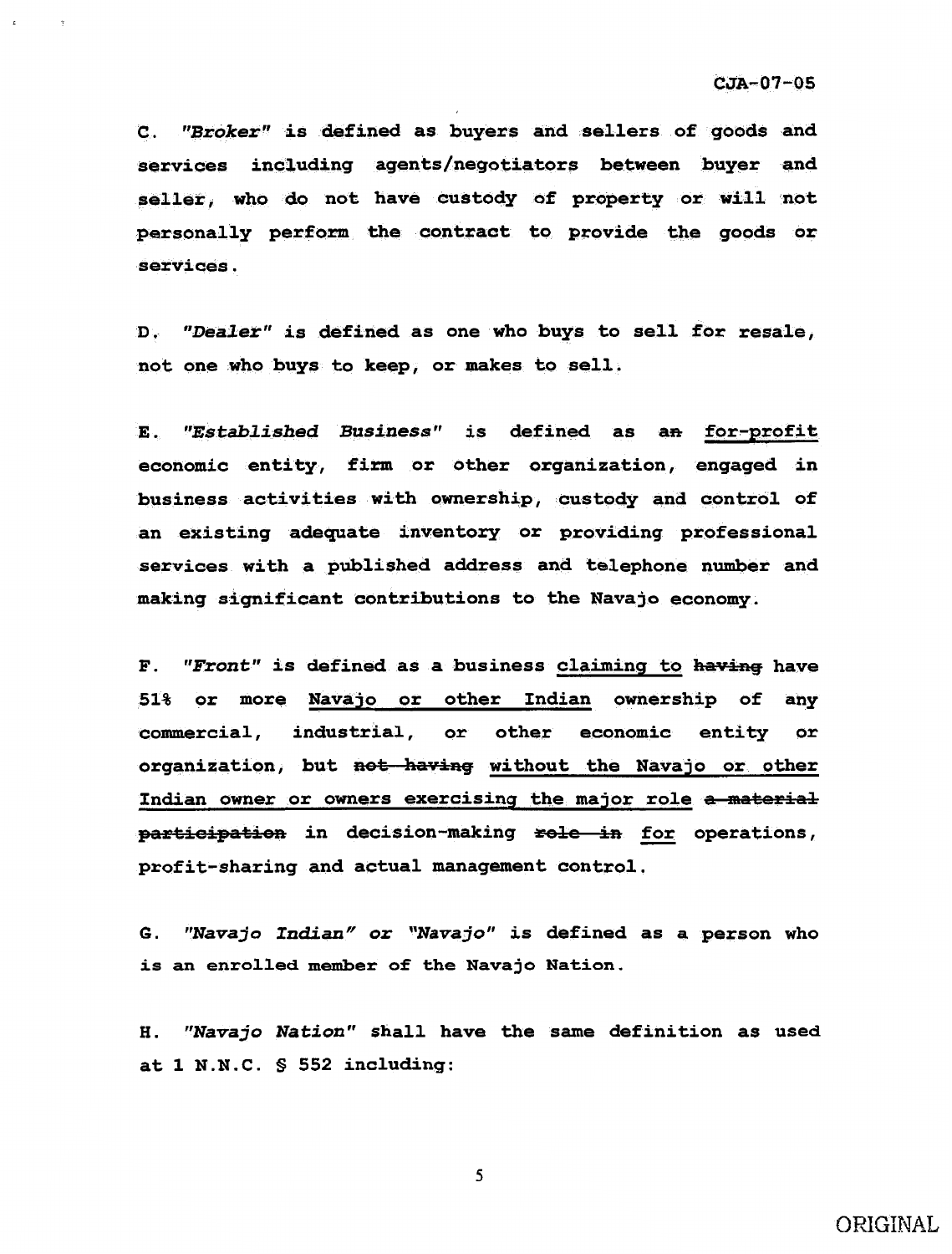- 1. When referring to governmental territory, all land within the territorial boundaries of the Navajo Nation, including:
	- a. All lands within the exterior boundaries of the Navajo Indian Reservation, including the Navajo Partitioned Land, or of the Eastern Navajo portion of the Navajo Nation, including Alamo, ToHajiilee, and Ramah, or of Navajo-dependent Indian Communities;
	- b. All lands held in trust by the United States for, or restricted by the United States or otherwise set aside or apart under the superintendence of the United States for the use or benefit of the Navajo Nation, the Navajo Tribe, any Band of Navajo Indians, or any individual Navajo Indian; and
	- c. All other lands over which the Navajo Nation may exercise governmental jurisdiction in accordance with federal or international law or to which the Navajo Nation has ownership through the Treaty of 1868.
- 2. When referring to the Navajo Nation government, shall include governmental entities, chapters, statutorily recognized townships, and Navajo Nation enterprises.

I. "Other *Indian*" is defined as an Indian other than Navajo who is an enrolled member of a federally recognized Indian Tribe within the United States.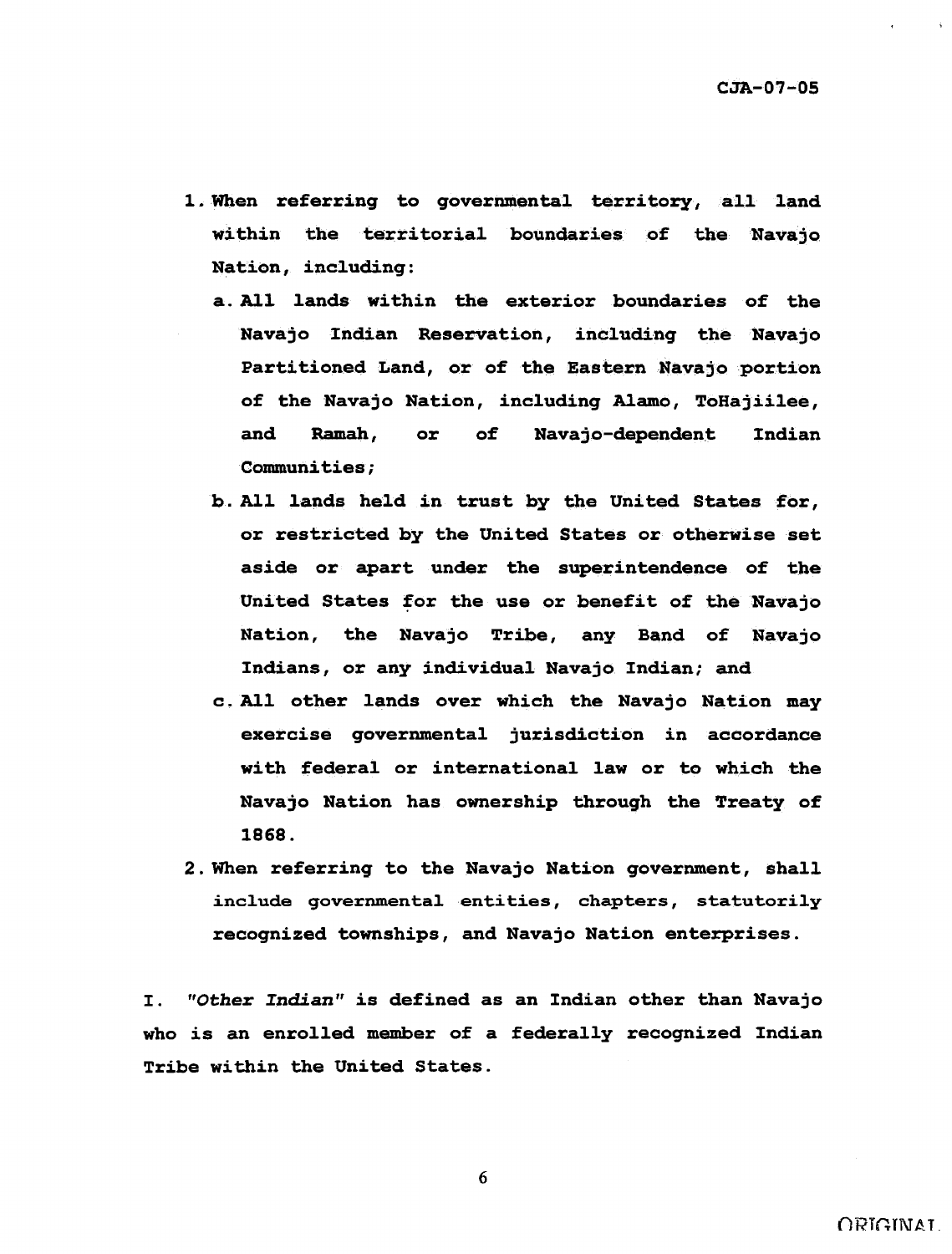J. "Owned and Controlled" is defined as having at least 51% or more ownership of any commercial, industrial, or other economic entity, firm or organization, provided that such ownership shall consist of active participation in decision making in operations, profit-sharing and actual management control.

K. "Prime Contractor" is defined as any party, or entity which undertakes, offers to undertake or purports to have the capacity to undertake contracting of a project for a specified price and is authorized and responsible for the management, coordination, **completion,** supervision or subcontracting for the contracted project.

"Procuring Party" is defined as the party that initiates L. the proceeding to cause a project to be bid for contracting.

"Prospective bidders" is defined as potential buyers or **M**. sellers of goods and services who offer to perform a contract for work and labor or supply services and goods at a specific price.

N. "Subcontractor" is defined as any party or entity to which any contract is let by the prime contractor or its subcontractor for materials, equipment, transportation or other goods and services on that prime contract, regardless of tier.

ORIGINAL

 $\overline{7}$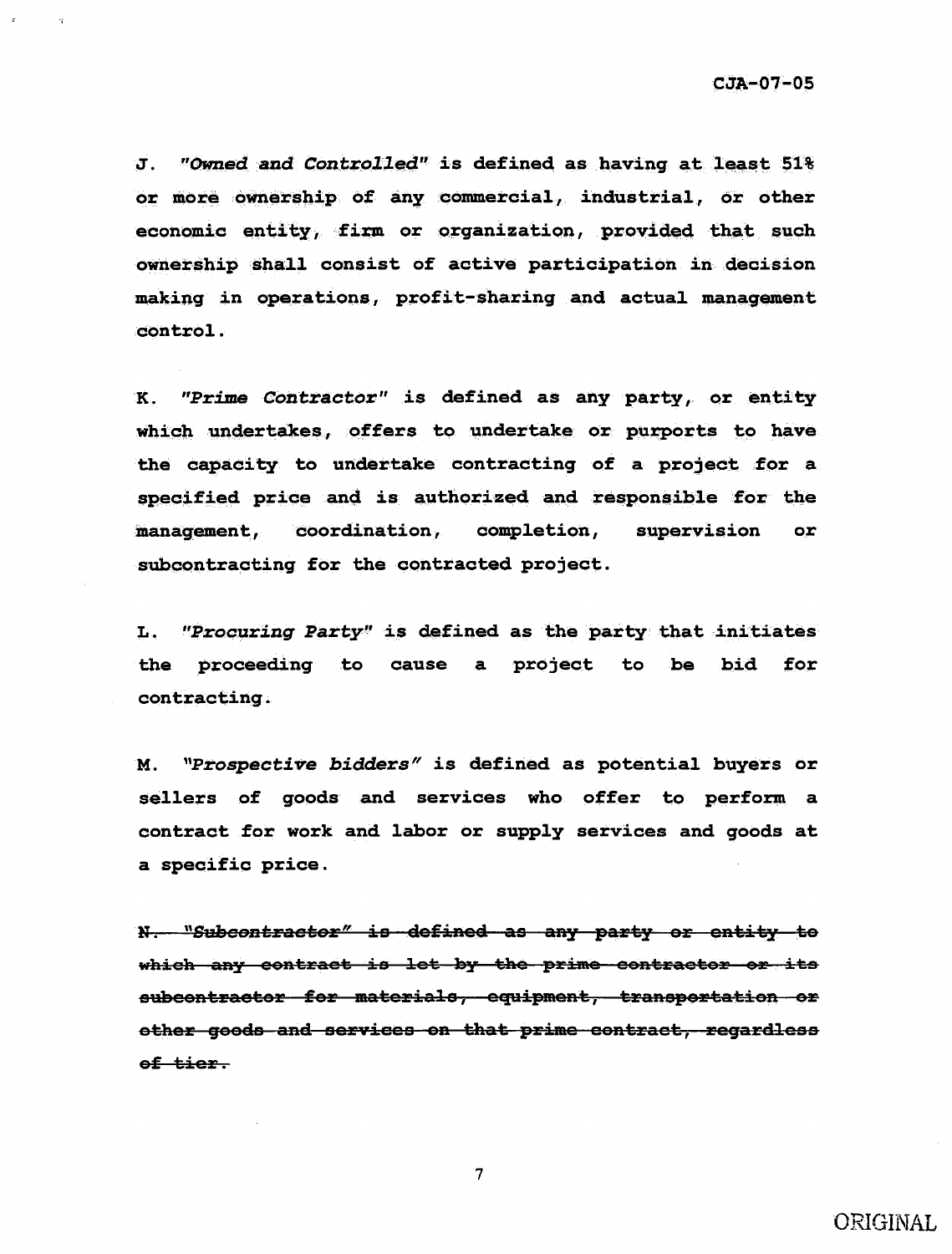N. "Private entity" is defined as a privately-owned business entity doing business on the Navajo Nation, including corporations which are wholly-owned by the Navajo **Nation.** 

O. "Public entity" is defined as an entity which is a part of the Navajo Nation government.

"Subcontractor" is defined as any party or entity to Р. which any contract is let by the prime contractor or its subcontractor for materials, equipment, transportation or other goods and services on that prime contract, regardless of tier.

Jurisdiction; Application; Compliance Requirements  $$203.$ And Violations

**A. General Jurisdiction.** The Navajo Nation has the inherent sovereign authority to authorize and regulate business activities of business entities within the jurisdiction of the Navajo Nation, as defined in 7 N.N.C. \$254.

B. Application. This Act shall apply uniformly to the Navajo Nation Government including its enterprises and political subdivisions and chapters and private business entities who acquire goods and services through contracts with all public and private entities engaging in business on the Navajo Nation and to the Navajo Nation itself. This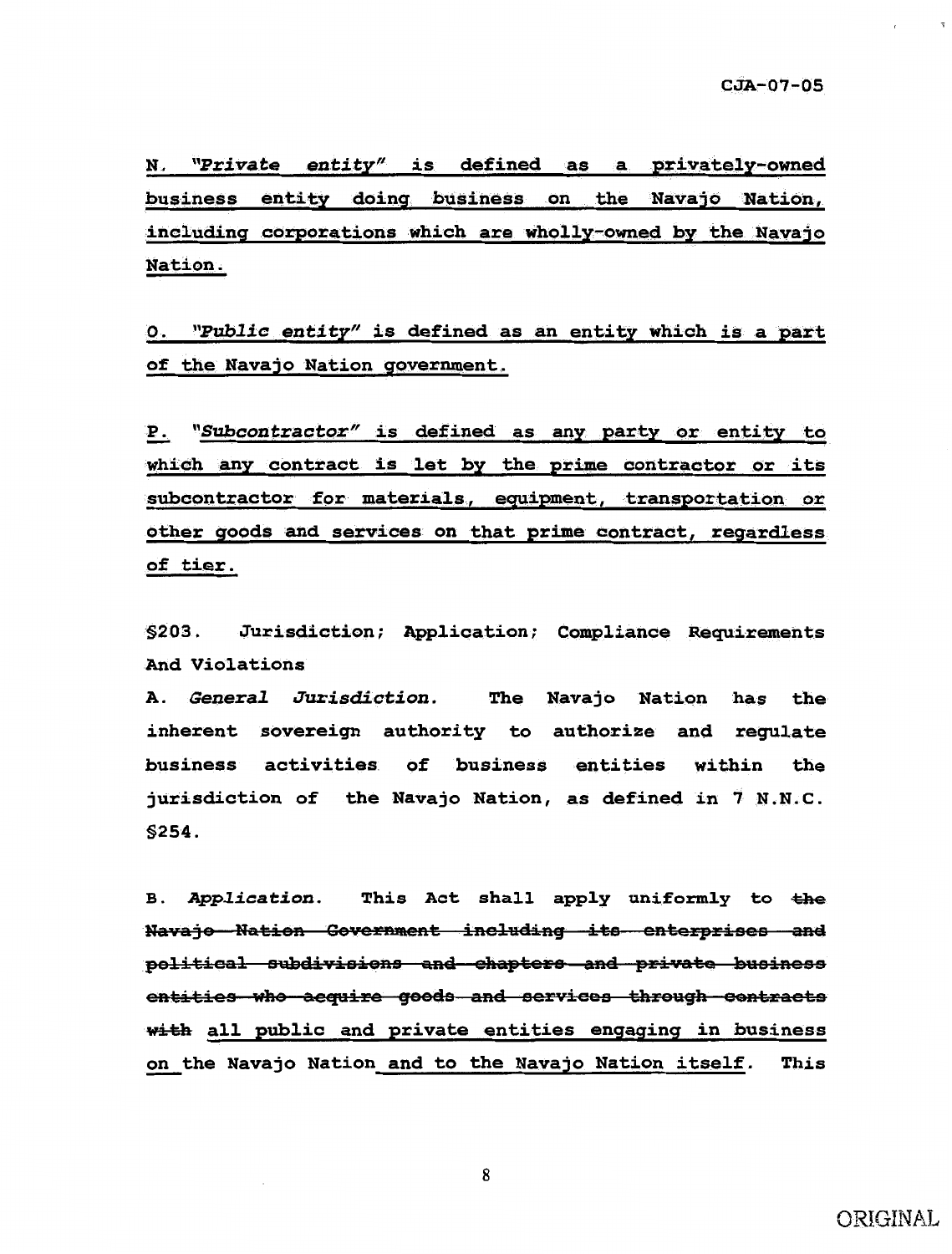Act shall apply to all procurement contracts exceeding \$50,000 and on a limited basis to those procurement contracts less than \$50,000, which will be governed by the rules and regulations of the Navajo Nation Procurement Gode  $(12-N.C.C. SSS01-317)$ .

C. Inapplicability to Lease and Other Transactions. This Act shall not apply to the negotiation, execution, award, transfer, assignment or approval of business site leases, homesite leases, office space leases, shopping center leases, mineral or non mineral leases, subleases, permits, licenses and transactions that are governed by other applicable laws and regulations of the Navajo Nation and the United States. This Act shall not apply to activities of private persons who contract for goods or services for their individual use or benefit.

D. Implementing Federal **Indian Preference** Laws and Regulations. To the fullest reasonable extent possible, this Act and its rules and regulations shall be construed in accordance with applicable federal Indian preference Specifically, with respect to any laws and regulations. or portion self-determination contract of self- $\mathbf{a}$ determination contract intended to benefit the Navajo Nation, this Act and any other applicable tribal employment or contract preference laws shall govern with respect to the administration of the contract or portion of the contract in accordance with the Indian Self Determination and Education Assistance Act, 25 U.S.C SS450(e) (c). If

ORIGINAL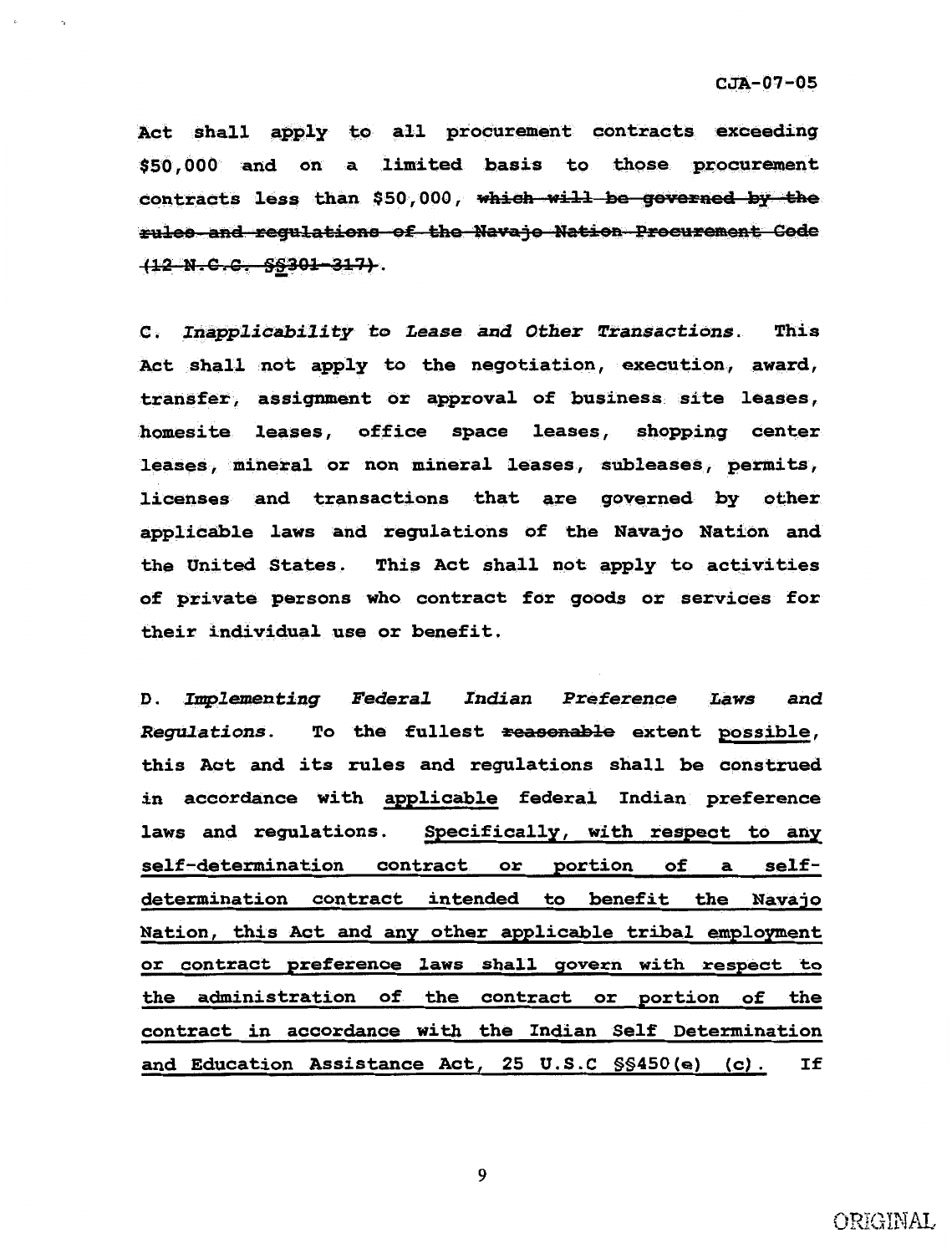federal or state funded contracts specifically provide for application of Indian preference rather than the the provisions of this Act Navajo preference, the contractletting or procuring entity party shall attempt to negotiate an agreement with such party in order to apply the provisions of this Act. In the event If federal or state law expressly precludes the application of the provisions of the this Act, then application of Indian preference laws shall be applied and shall not constitute a violation of this Act.

E. Required Navajo Employment Preference Compliance. All public and private entities engaging in business on the Navajo Nation and Tthe Navajo Nation itself government, its political subdivisions, enterprises, and Chapters whether located on or off the Navajo Nation shall comply with this Aet and the Navajo Nation Preference in Employment Act. Subcontractors, brokers, agents, subsidiaries, successors and assigns shall also comply with this Act to the same extent as applicable to prime contractors.

E.F. Falsification or Concealment of Information; Sanctions and Penalties. Any person who authorizes, or knowingly or recklessly omits, or allows, or falsifies, or otherwise misrepresents any fact or matter material to any determination required by this Act, shall be subject to all applicable sanctions and penalties provided under this Act and any other applicable laws or regulations of the Navajo Nation.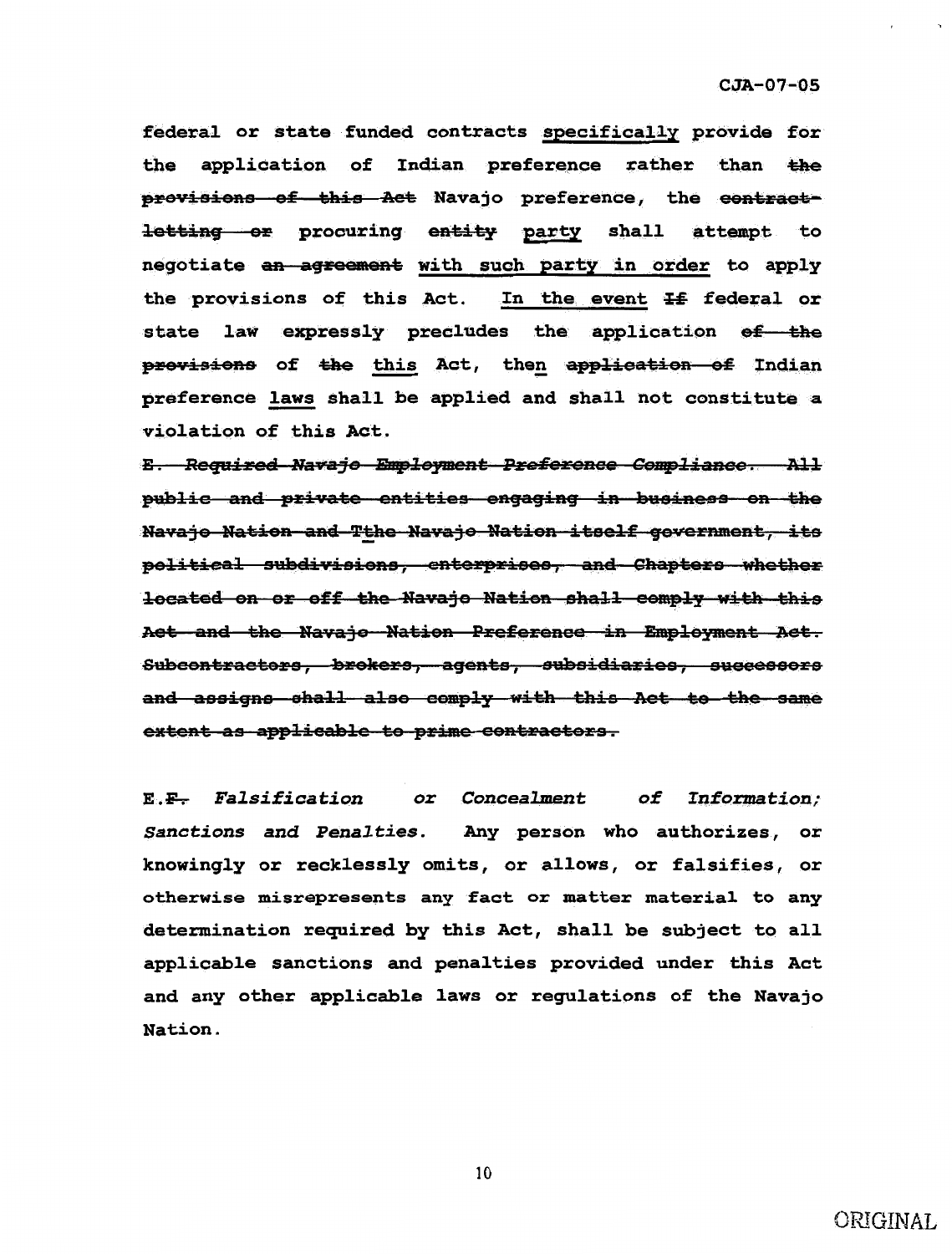Bid shopping as defined in \$202(A) F.G. Bid-Shopping. shall be prohibited.

G.H Conflicts of Interest: Disqualification. No official or employee of the Navajo Nation government or entity of the Navajo Nation which is authorized to implement this Act shall promote, approve or participate in any matter pending before that agency or entity, in which such official or employee or any member of his or her immediate family has an economic or other special interest pursuant to the Navajo Nation Ethics in Government Law. The failure or refusal of such official or employee to abstain from such participation as required thereunder, shall render void any approval or action taken by the Navajo Nation Government or entity in which such official or employee participated, to the extent such action is favorable to the business entity in which such official or employee had an interest. The official(s) or employee(s) in conflict shall be subject to all applicable sanctions and penalties provided by law.

1. Other Compliance With Navajo Nation Business Requirements. No business shall operate within the Navajo Nation without prior authorization, license or permit as required by the Navajo Nation.

**\$204. Required Business** And Contracting Preference Priorities; Certification Requirements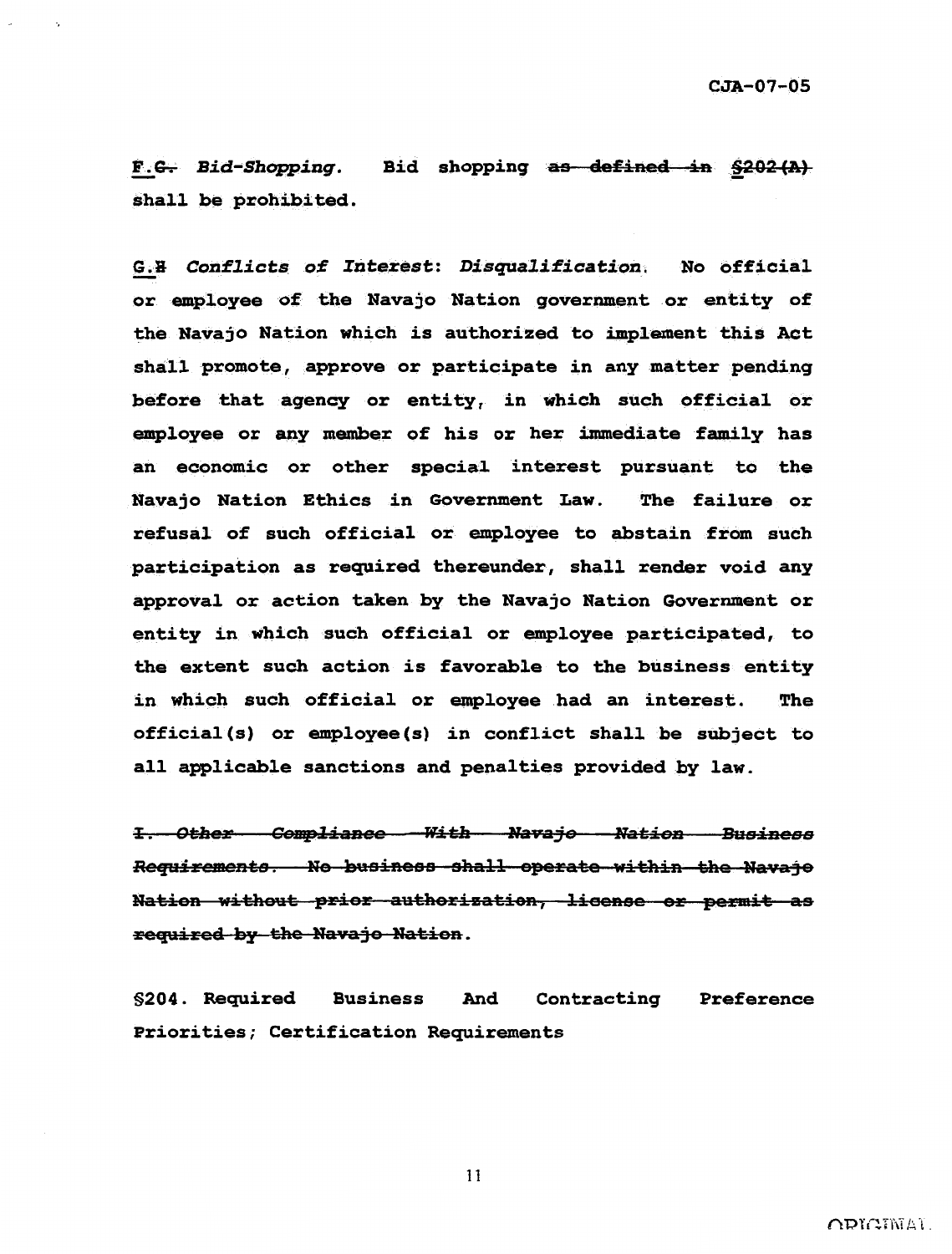A. Preference *Priorities.* The Navajo Nation shall certify all businesses pursuant to the following Navajo business opportunity priority classification:

- 1. *Priority #1*. Certification shall be granted to any 100% Navajo-owned and controlled business, having its principal place of business on or off the Navajo Nation.
- 2. *Priority 1/2.* Certification shall be qranted to any 51% to 99% Navajo or 51% to 100% other Indian owned and controlled business or 100% Navajo Nation owned and controlled economic enterprise havinq its principal place of business on or off the Navajo Nation.

a. *Obtaining* a *Priority Certification* and *.Required*  Compliance. To receive a priority certification under this Act, the business must satisfactorily demonstrate that the business meets the requirements of §204 (A) (1) or (2) .

c. *Appea2* of *Priority Certification Determination.* Any business denied a priority classification may appeal the determination pursuant to §211 hereof.

D. *Conditions* and .Requirements for *Broker* and *Dealer Certification; Established Businesses.* Brokers and dealers as defined in §202 of this Act shall be certified for those activities which brokers and dealers normally conduct throughout the United States, subject to pre qualification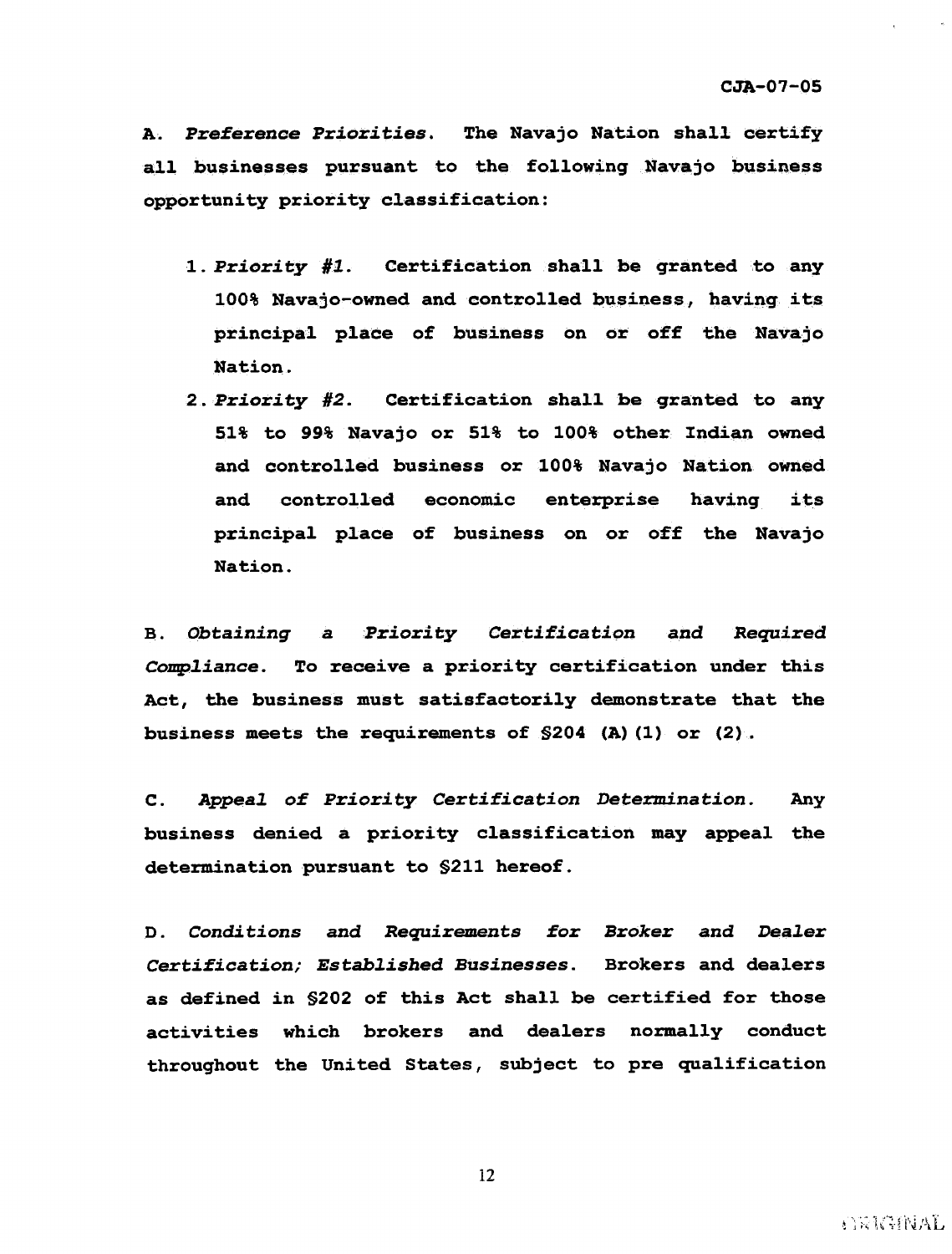by the contract-letting, purchasing or procuring entity requesting such broker and/or dealer's services. Certification of brokers and dealers shall further be limited to those having an established business as defined in §202 herein and certified only for the services being performed. Certification of any broker or dealer shall not qualify any other entity, firm or organization thereof. Such other entities, firms or organizations shall be individually subject to the provisions and conditions herein.

E. *Partnership Certi£ication.* To be certified as e1igible for any Navajo Business Opportunity hereunder, Navajo or other Indian ownership and control must be at least fiftyone percent (Si%) of the entire partnership business, as well as the project or transaction for which Navajo Business Opportunity is sought, regardless of the number of general or limited partners.

F. *Joint Venture Certi£ication.* To be eligible for any Navajo Business Opportunity hereunder, Navajo or other Indian ownership and control must be at least fifty-one percent (51%) of the overall combined joint venture, as well as the project or transaction for which Navajo Business Opportunity is sought, with profits to be divided from each venture in proportion to such respective interest.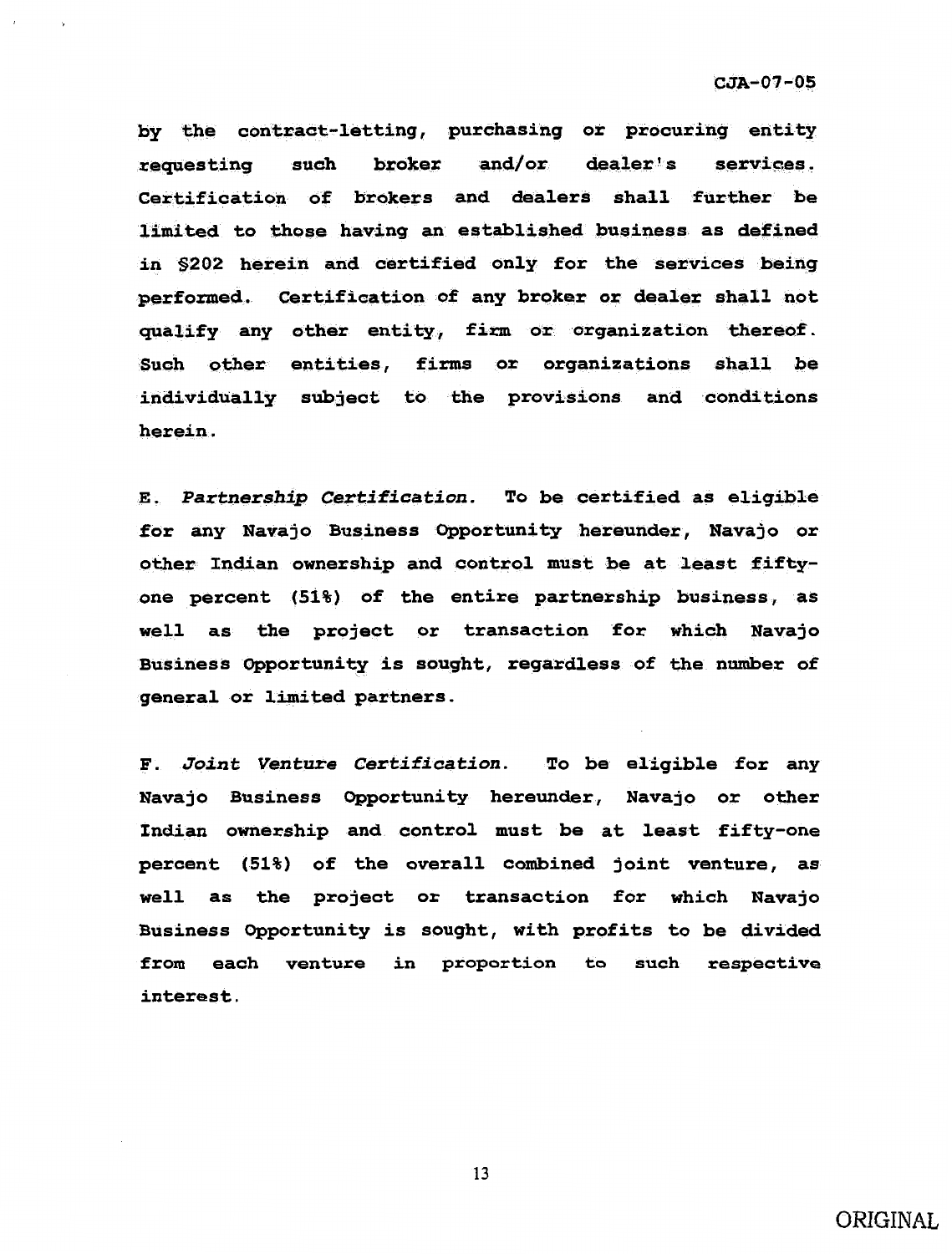\$205. Navajo Business Opportunity Procedures In Bidding And Procurement

A. Bid or Request for Proposal Solicitation. The procuring party shall first plan and prepare a bid or request for proposal solicitation that shall include the following:

- 1. The goods or services being procured,
- 2. The necessary qualifications of contractors or suppliers needed to provide the goods or services; and
- 3. Bid instructions and conflict resolution.

**B.** Advertisement and notice. After preparing a bid or request for proposal solicitation, the procuring entity  $shall$ :

- 1. Provide notice or invitation to bid in a newspaper having general circulation and distribution within the Navajo Nation, or
- 2. Provide notice or invitation to bid by mail or telefax to certified businesses listed on the Navajo Nation Business Source List complied compiled and maintained by the Business Regulatory Department, and
- 3. The notice or invitation to bid shall include:
	- a. The requirements and specifications of the goods or services requested;
	- b. The deadline dates for submission of bids or proposals, bid openings, award and any other significant dates; and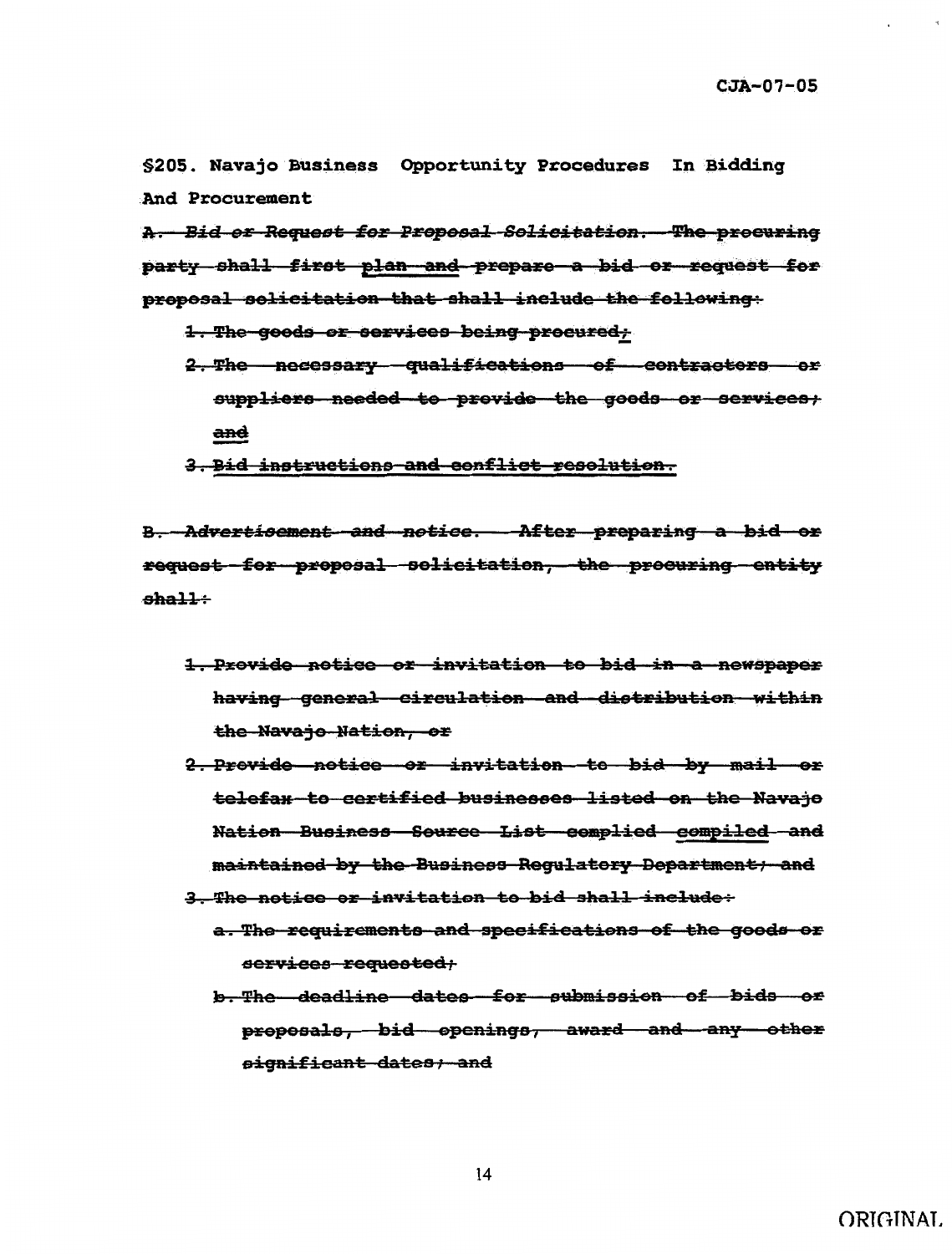# e. The necessary qualifications of the business to provide goods or services.

A. Initial Determination of Maximum Feasible Price or Cost by Contracting or Procuring Party. The determination of the maximum feasible price or cost, in accordance with appropriate Business Regulatory Department rules and regulations, shall be made by the contracting or procuring party prior to soliciting bids and proposals. The maximum feasible price or cost may take into account market price, budgetary constraints and prototype cost and may not be revealed until the award of the contract.

**Business Regulatory B.<del>D.</del>** Notice to the Department. Prior to bid openings, the procuring party shall provide to the Business Regulatory Department:

- 1. A copy of the bid solicitation;
- 2. A copy of the notice published in the newspaper; and
- 3. A list of all businesses notified, including the dates and manner of such notices.

 $C.E.$ Bid Opening Procedures and Requirements. The following procedures shall be used at bid openings when there is more than one priority business submitting a bid:

- 1. All bids submitted by Priority #1 businesses shall be opened first.
- $2.$  The procuring entity shall determine the qualifications of the bidders based on qualifications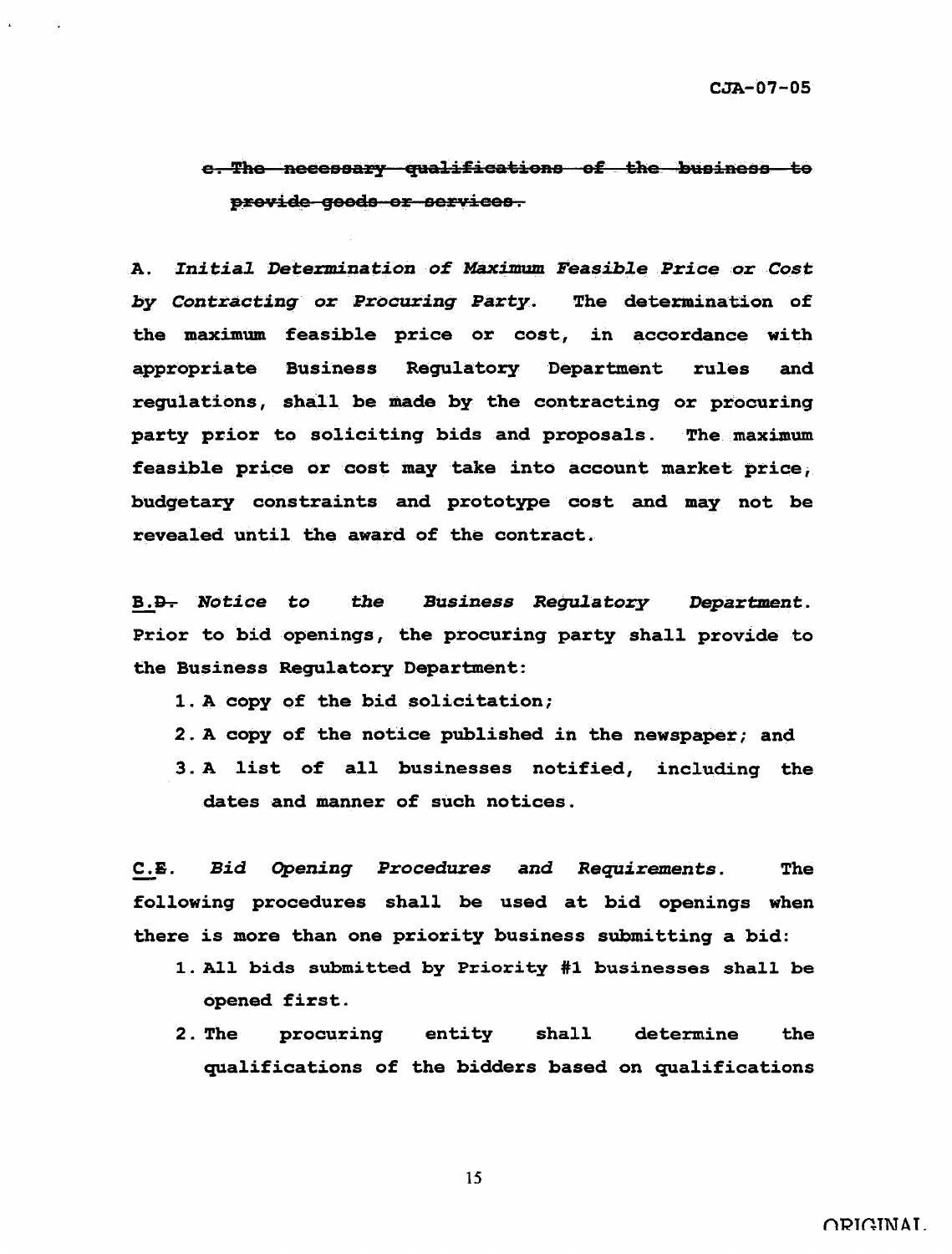established in accordance \$205 (A)(2). Bids submitted by businesses deemed non-qualified or nonresponsive shall not be considered.

- 3. The award shall be made to the qualified Priority #1 bidder with the lowest responsive bid among the Priority #1 bidders provided the bid does not exceed the maximum feasible price or cost.
- 4 . If there is no qualified Priority #1 bidder, or if there is no qualified Priority #1 bidder with a bid less than or equal to the maximum feasible price or cost, the bids of the Priority #2 businesses shall then be opened and award shall be given to the qualified Priority #2 bidder with the lowest responsive bid provided the bid is less than or equal to the maximum feasible price or cost.
- 5. If no qualified Priority #1 or Priority #2 bidder is entitled to award, bidding may then be open to all other bidders, subject to the same specifications, qualifications and maximum feasible price or cost.
- 6. Any modifications of the specifications, qualifications or maximum feasible cost or price made subsequent to bid opening and which does not result in a contract award shall be rebid pursuant to the above procedures.
- 7. Notwithstanding any provision of this Act, in the event that applicable federal law prohibits bid or procurement opportunity or preference as provided herein or prohibits negotiations with a bidder other than the bidder with the lowest bid or price offer,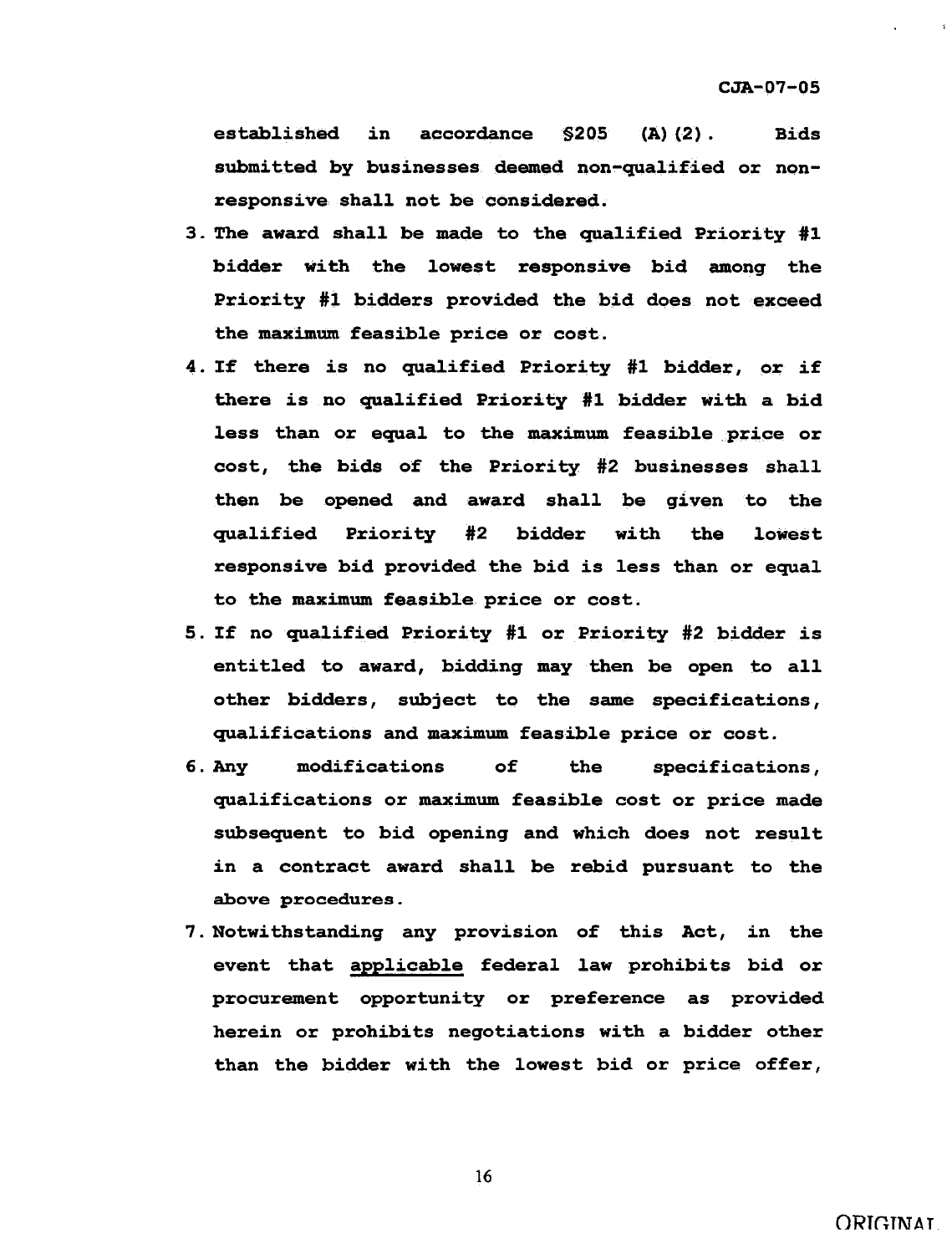the initial bidding shall be opened to all Priority #1 and #2 businesses; and award shall be made to the bidder offering the lowest price, provided that the bid is less than or equal to the maximum feasible cost or price.

D.F. Subcontracting Requirements. Prior to the bid opening, prime contractors shall submit to the Business Regulatory Department a subcontracting plan listing the following:

- 1. Subcontractors and suppliers to be used by the prime contractor;
- 2 . Procedures used in selecting subcontractors and suppliers; and
- 3. Subcontracts or lease agreements for equipment to be used in performance of the contract.

E.G. **Prime and Subcontractor Performance Bonding:** Permitted Alternatives. The prime contractor shall obtain surety bonding or other performance security from subcontractors to secure their performance and wage obligations including, but not limited to cash bonds, letters of credit and cash monitoring systems such as retention, escrow and/or assignment of construction accounts. The prime contractor shall determine the form of performance security. The prime contractor shall maintain guaranteed security and be performance of subcontractors. ultimately liable for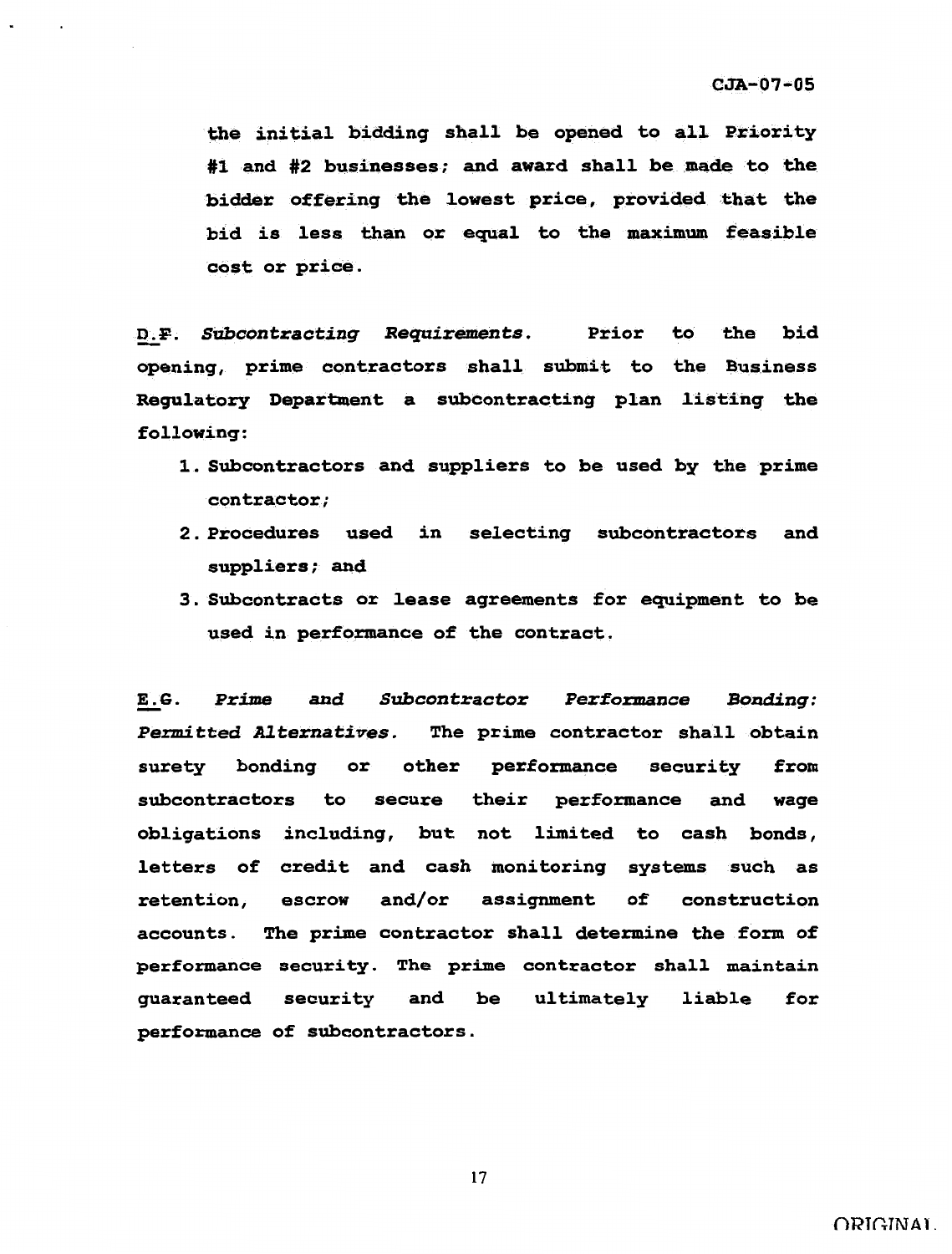$\sim$ 

F.H. Minimum Subcontract and Procurement Percentage Requirements. The Business Regulatory Department, subject to the approval of the Economic Development Committee, shall have the authority to require all procurement entities and prime contractors to comply with current minimum percentages for procurement and subcontract awards Navajo-owned and controlled entities, firms and to organizations, based upon availability and qualifications of such entities to provide specific products and services.

G.<del>I.</del> Prior Approval of Modifications. Any contract modification that results in a higher cost or price in excess of 20% of the original amount of the contract or if the procuring party substantially modifies such project, activity or transaction, shall be subject to review and approval by the Business Regulatory Department, to ensure that such modifications are not contrary to the purposes, intent or other provisions of other applicable laws.

**Adherence to Priority** Certification. **H.<del>J.</del> Required** Procuring entities shall not award contracts to non-Navajo owned and controlled entities at a price equal to or greater than the price offered by an equally qualified Priority #1 or #2 business.

#### \$206. Waivers

No Waiver of any requirement of this Act shall be granted except by valid resolution of the Navajo Nation Council.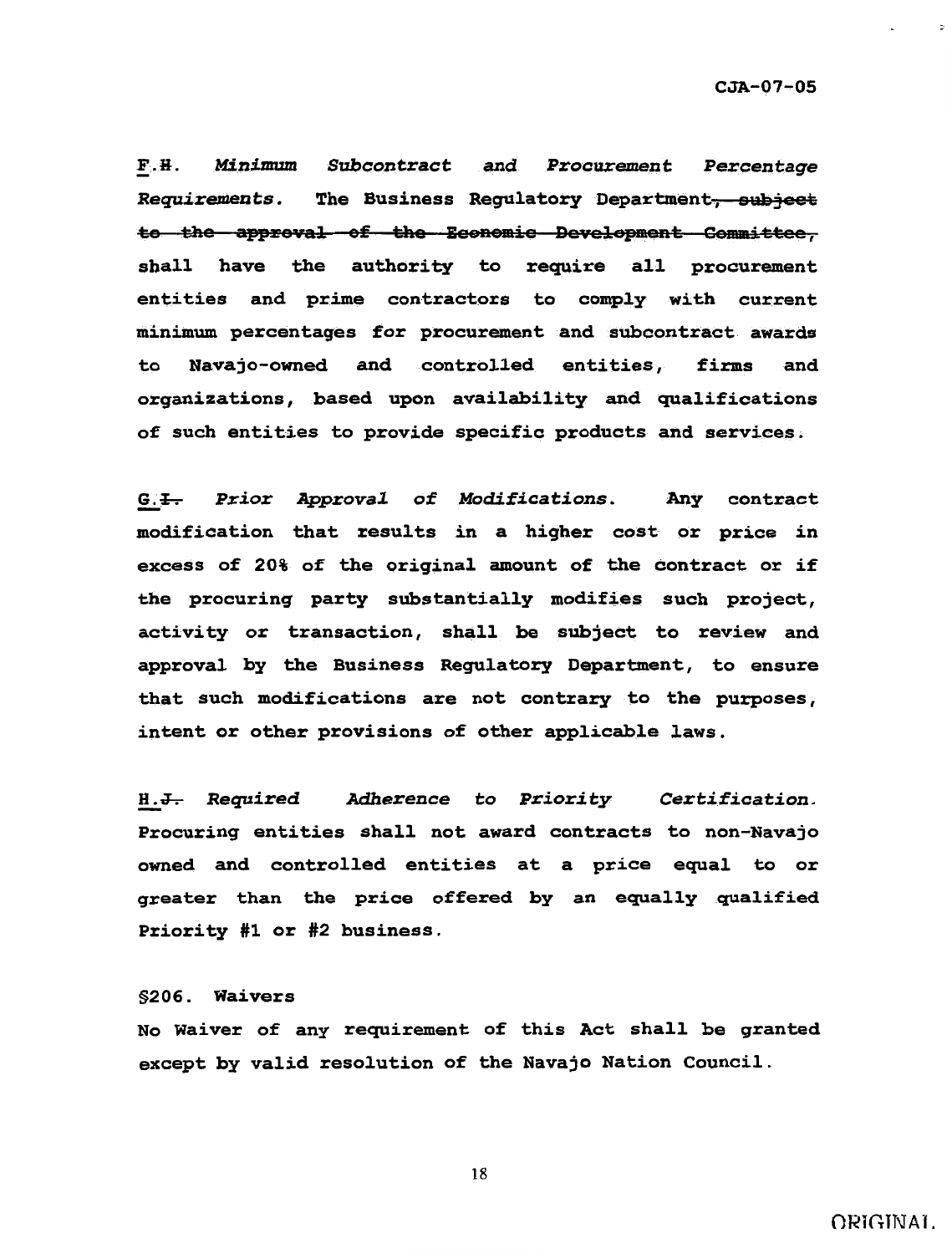\$207. Implementation And Compliance With Navajo Nation Business Opportunity Provisions; Specific Duties And Responsibilities

Development Committee. The A. Economic Economic Development Committee of the Navajo Nation Council shall have the responsibility and authority to review, amend, modify and approve proposed rules and regulations for implementation of this Act.

**B. Division of Economic Development.** The Division of Economic Development of the Navajo Nation shall be responsible for administering, enforcing and implementing the provisions herein.

C. Business Regulatory Department. The Business Regulatory Department within the Division of Economic Development shall be responsible for:

- 1. Developing and maintaining a certification program to determine the appropriate certification priority of business entities.
- 2. Promulgating rules and regulations to implement this Act. All proposed rules and regulations shall be published for public comments at least ninety (90) days prior to submission to the Economic Development Committee of the Navajo Nation Council for final review and approval.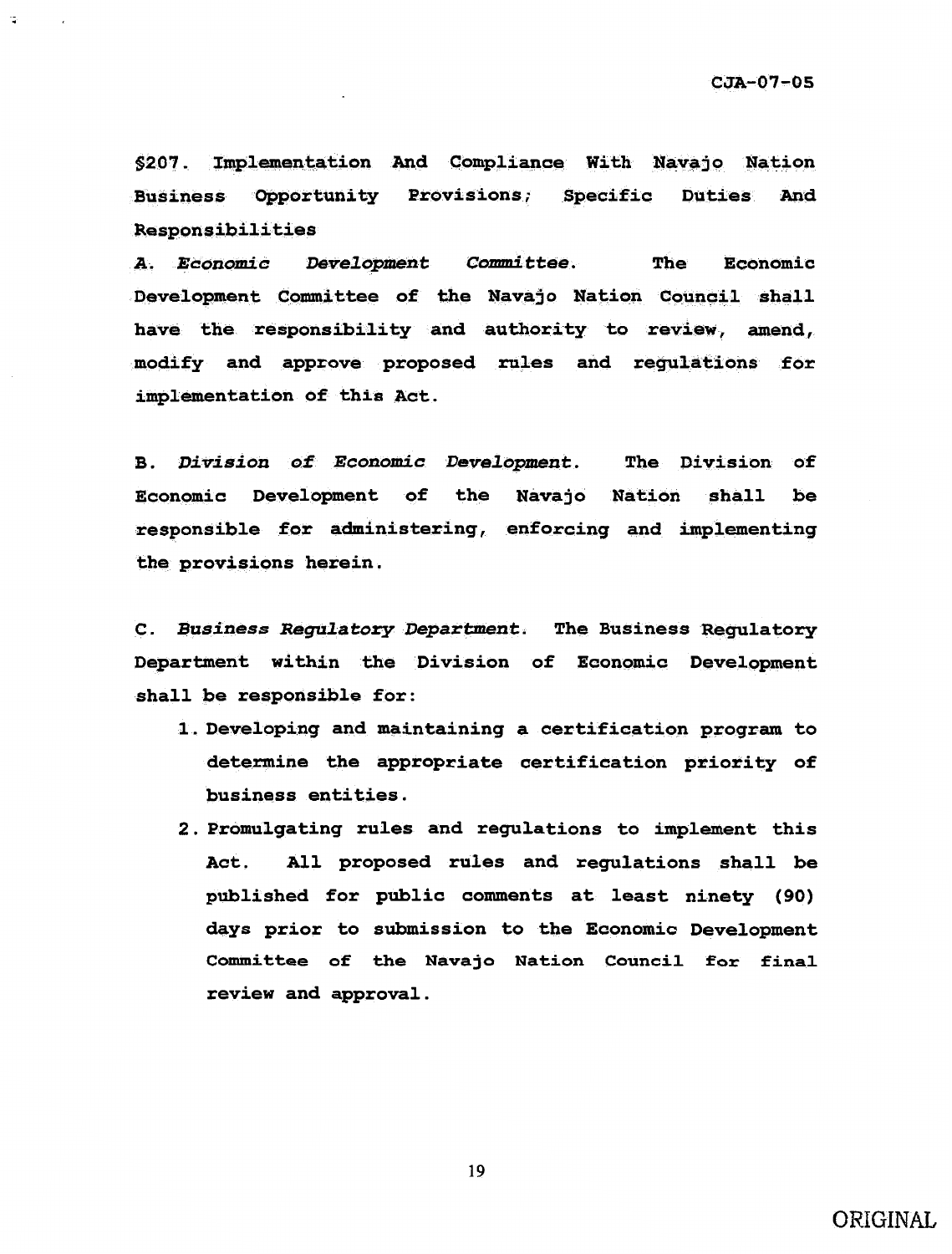- 3 . Publishing, maintaining and making available approved rules, regulations, guidelines and forms including provisions of this Act, to ensure that all Navajo Nation entities, all business entities and. the Navajo People are kept fully informed of all current laws, rules, regulations and procedures for compliance hereto.
- 4. Regularly reviewing such rules and regulations in coordination with other Navajo Nation entities and agencies for applicability to economic and market conditions and their relevance to the interests of the Navajo People and the Navajo Nation and the intent of this Act.
- 5. Enforcing compliance with this Act, pursuant to the intent of this Act and the rules and regulations adopted hereto; requiring applicability of this Act to any proposed contract, subcontract or other transaction to be performed within the Navajo Nation by or on behalf of the Navajo Nation; and requiring prebid, preconstruction or prequalification requirements as needed and appropriate to comply with this Act.
- 6. Coordinating efforts with federal agencies that require Indian preference or maximum utilization of minority business enterprises.
- 7. Maintaining and publishing a current Source List of all certified Priority #1 and #2 business entities, persons, firms, enterprises or organizations. By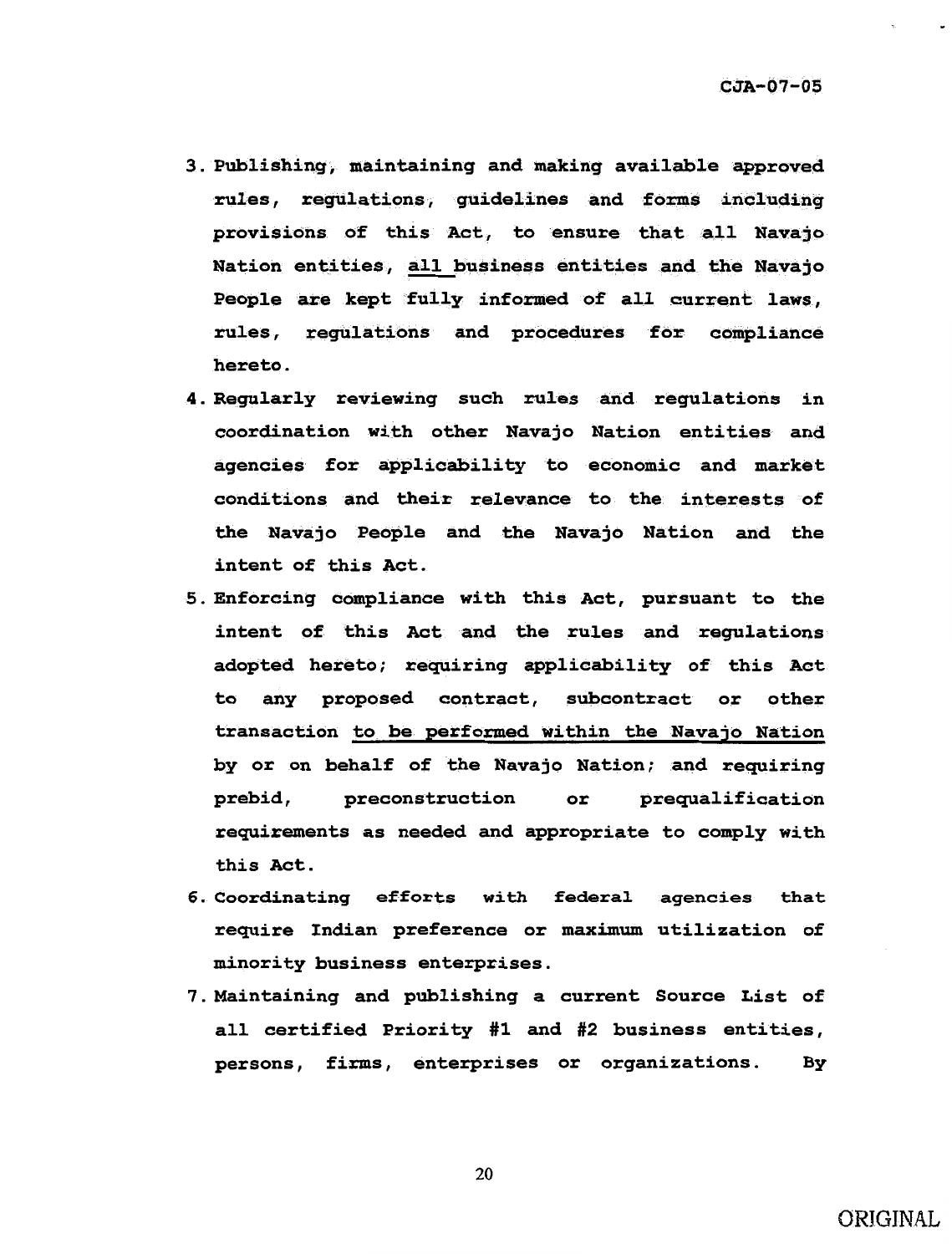including an entity on such a Source List, the **Business Regulatory Department in no way certifies** that the entity is qualified to perform in the category in which it is listed. The purpose of this Source List is to utilize such list as a source document only for contract-letting and procuring parties required to determine and notify available Navajo and other Indian-owned entities in the respective areas of commerce which are subject to the provisions of this Act.

- 8. Providing, in accordance with its responsibilities, capabilities and available resources, in coordination with those of other responsible and appropriate Navajo Nation departments and entities, such community, governmental and business sector educational programs, information and advice as may be necessary and appropriate from time to time, to the continued understanding and awareness by such entities of the policies, objectives, and current procedural requirements for compliance with all provisions of this Act and the current rules and regulations adopted hereunder.
- 9. Recommend disciplinary action for Navajo Nation employees or officials found to be in violation or noncompliance with this Act pursuant to the applicable Executive, Judicial, or Legislative Navajo Nation Personnel Policies Manual, or the Ethics in Government Law.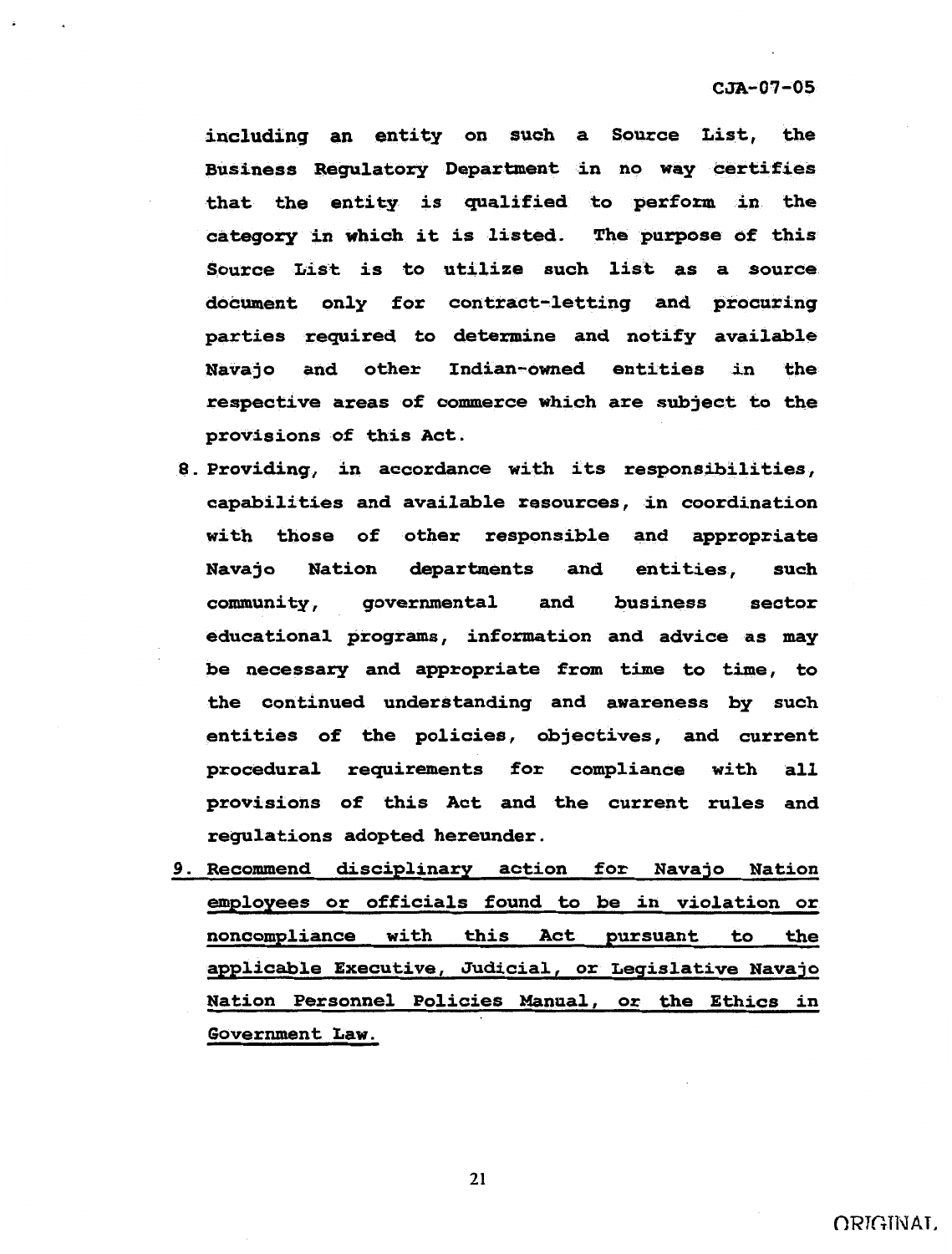\$208. Certification Of Eligible Entities And Authorization Of Business Activities

Establishment of Procedure. The **Business Regulatory** Department  $\verb|shall|$ have the following duties. responsibilities and authority:

A. Require timely submission  $of$ information and. documentation on percentage of ownership and organization required herein for certification structure as or recertification eligibility.

B. Deny certification if required information is not provided in a timely manner.

C. Renew, suspend or decertify certifications. Annual. temporary or conditional certifications may be issued based Certifications shall be reviewed on the circumstances. based on new information or changes in organization or operations which materially affect eligibility for certification. Reviews shall be conducted in a manner so as to avoid any loss of eligibility to entities entitled hereto.

D. Certified businesses entities shall be required to disclose changes in organization and/or ownership that may materially affect the eligibility for preference priority certification.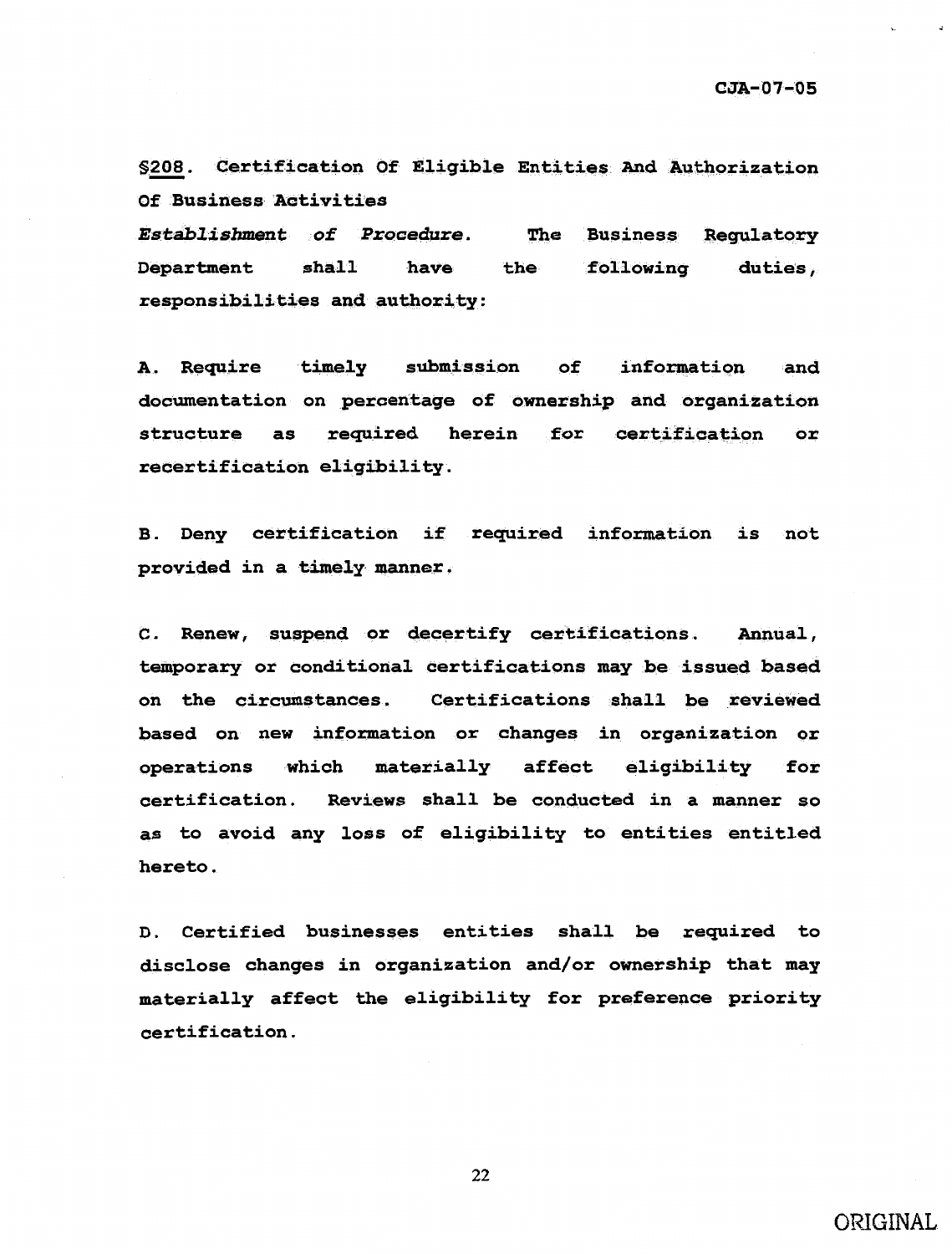E. All confidential certification information shall not be disclosed except as necessary in a proceeding under this Act and other applicable laws.

Monitoring And Enforcement  $$209.$ 

A. Navajo Nation Review and Approval Process. All proposed procurement and construction professional services, contracts shall be initially reviewed by the Business Regulatory Department for compliance with the Act.

B. Procedure Upon Alleged Violation. To investigate alleged violations or noncompliance of this Act, the Business Regulatory Department shall:

- 1. Investigate any alleged violation and/or complaint under this Act upon receipt of a written document.
- 2. Prepare a written summary of facts constituting a violation of the Act or applicable rules, and provide all statements of witnesses along with the summary thereof.
- 3. Initially seek voluntary compliance and appropriate remedial action pursuant to this Act.
- 4. If voluntary compliance or remediation is not possible, the Business Regulatory Department shall render a decision pursuant to this Act.
- 5. A decision by the Business Regulatory Department may be appealed pursuant to \$210 of this Act.

C. Interim Project Suspension; Temporary Restraining Orders and Permanent Injunctive Relief from Navajo Nation Court.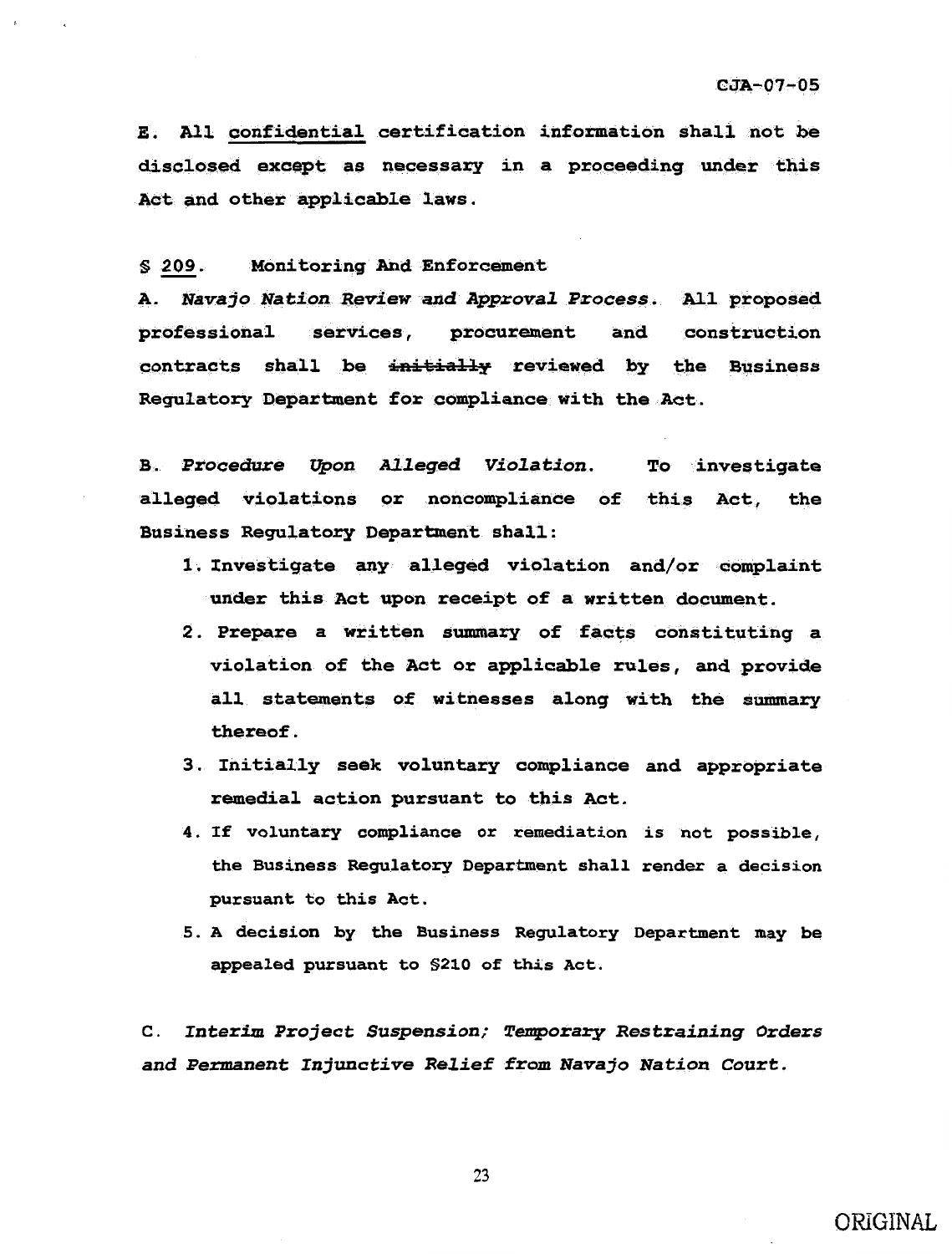- 1. In the event of a violation of or noncompliance with this Act presenting a probability of continuing material and irreparable harm which is greater than the harm from suspension of performance, the Executive Director of the Division of Economic Development shall., with assistance from the Navajo Nation Department of Justice, on behalf of the threatened interests of the. Navajo Nation and of innocent third parties, immediately apply to the District Court of the Navajo Nation for a temporary restraining order and an order to show cause why permanent injunctive relief should not be granted (including orders to permanently cease and desist such performance as determined appropriate) according to the Navajo Nation Rules of Civil Appellate Procedure.
- 2. If a Navajo Nation Court orders suspension of performance, the Division of Economic Development shall take immediate remedial action as authorized by said Court to prevent or minimize material harm and damage to innocent third parties and to the interests of the Navajo Nation resulting or likely to result from such suspension of performance.

#### §210. Imposition of sanctions

Upon opportunity for hearing and determination as provided herein, the Administrative Hearing Officer may impose any and all of the following sanctions for violation of this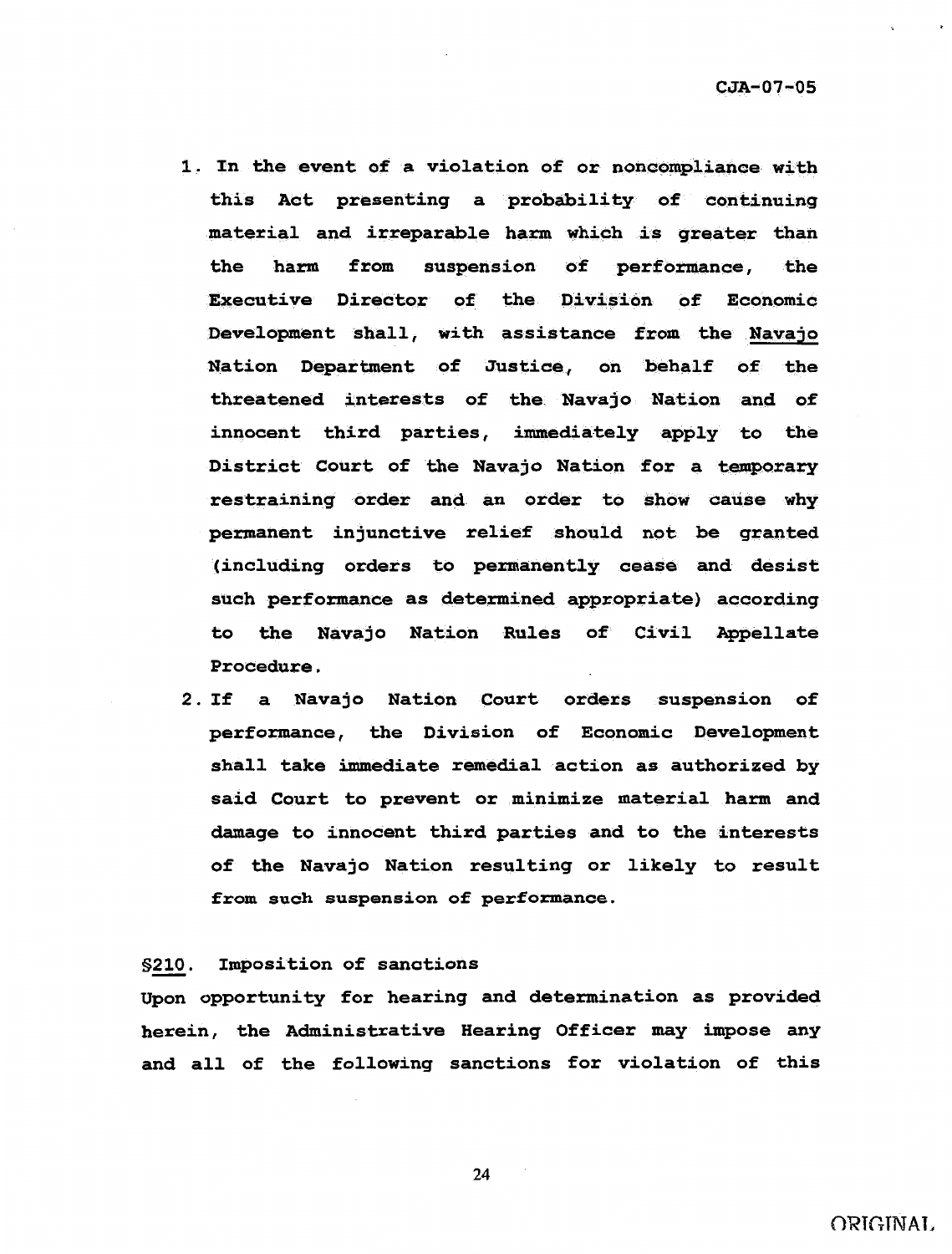Act or the rules and regulations lawfully promulgated hereunder:

- A. Civil monetary fines not to exceed five hundred dollars (\$500.00) per day, per violation.
- B. Suspension or termination of a party's authorization to engage in business activity on the Navajo Nation; provided that the party shall be given a reasonable time to remove its equipment and other property it may have on the Navajo Nation and to take such measures to facilitate the satisfaction or assumption of any contractual obligations it has.
- C. Prohibit the party from engaging in future business activity on the Navajo Nation for a specified period or permanently, pursuant to applicable laws of the Navajo Nation.
- D. Require the party to make such changes in its performance, organization or operations to comply with this Act.
- Impose other sanctions as appropriate to  $\mathbf{E}$ . ensure compliance and to remedy any harm or damages from violation of this Act pursuant to applicable laws.
- F. Recommend disciplinary action for Navajo Nation employees found to be in violation or noncompliance with this Act pursuant to the applicable Navajo Nation Personnel Policies Manual.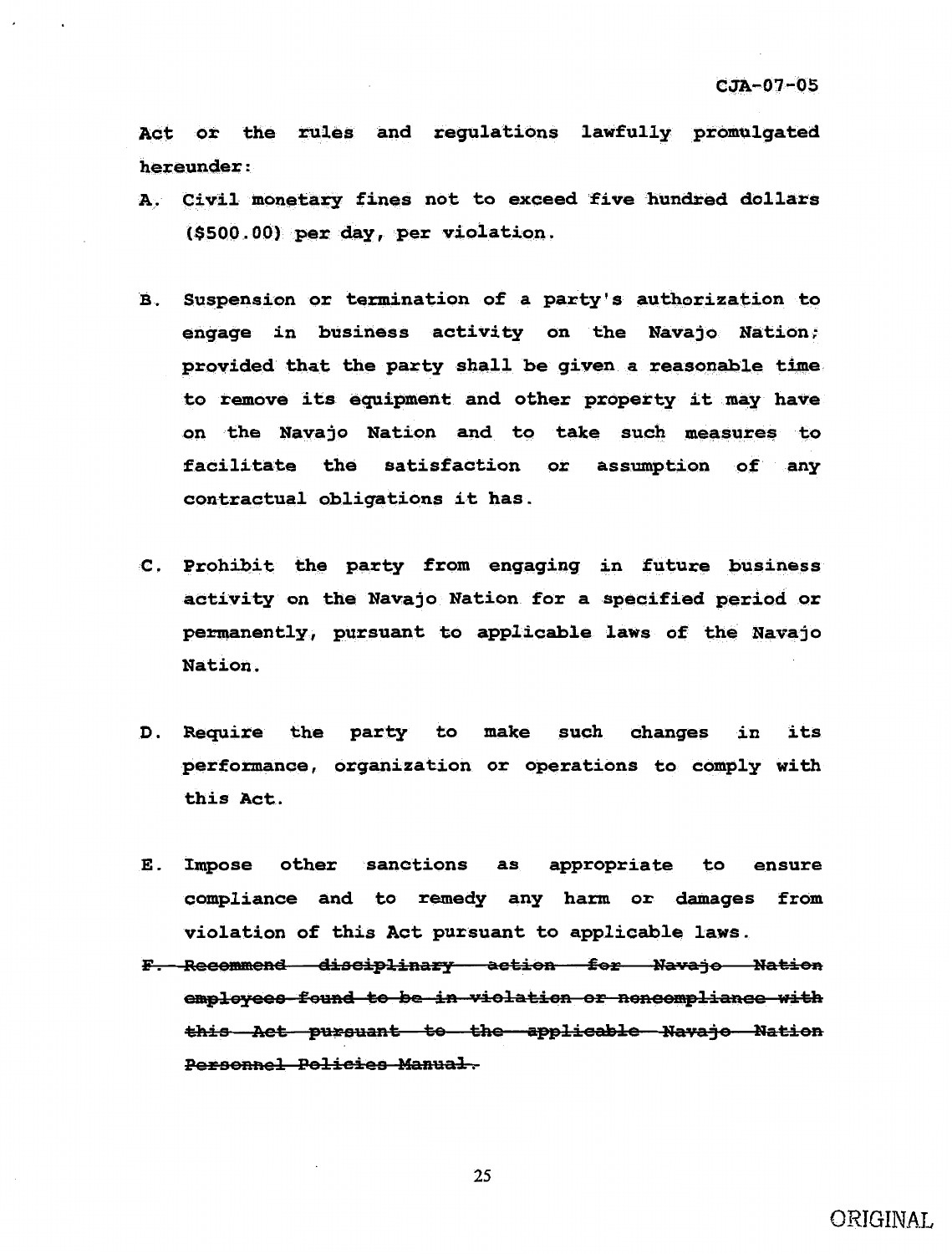GF. Recommend corrective or remedial action to the President of the Navajo Nation, or the Navajo Nation Council or its appropriate standing committee for Navajo Nation entities in violation or noncompliance with this Act.

\$211. Appeals

**A. <del>Divisions Reviews</del> Appeals to Business Regulatory** Appeals can be made by those businesses who *Department.* are denied priority certification or parties that are adversely affected by a decision with the Act. Appeals shall not include those matters which are found through an investigation conducted under \$208 (b) of this Act to be private contractual disputes between parties. If  $\mathbf{a}$ business is denied priority certification or a party is adversely affected by a decision herein, the business may appeal the decision for administrative resolution to the **Business Regulatory Department** Director of the  $($ or successor agency or designee) by filing with the Director a notice of appeal within ten (10) days of the date of the written adverse decision. The written notice of appeal  $shall:$ 

- 1. Identify the business that was denied certification or license or adversely affected by a decision made pursuant to this Act; and
- 2. Provide a short statement indicating the nature and circumstances of the denial or decision; and
- 3. State the basis for the appeal; and,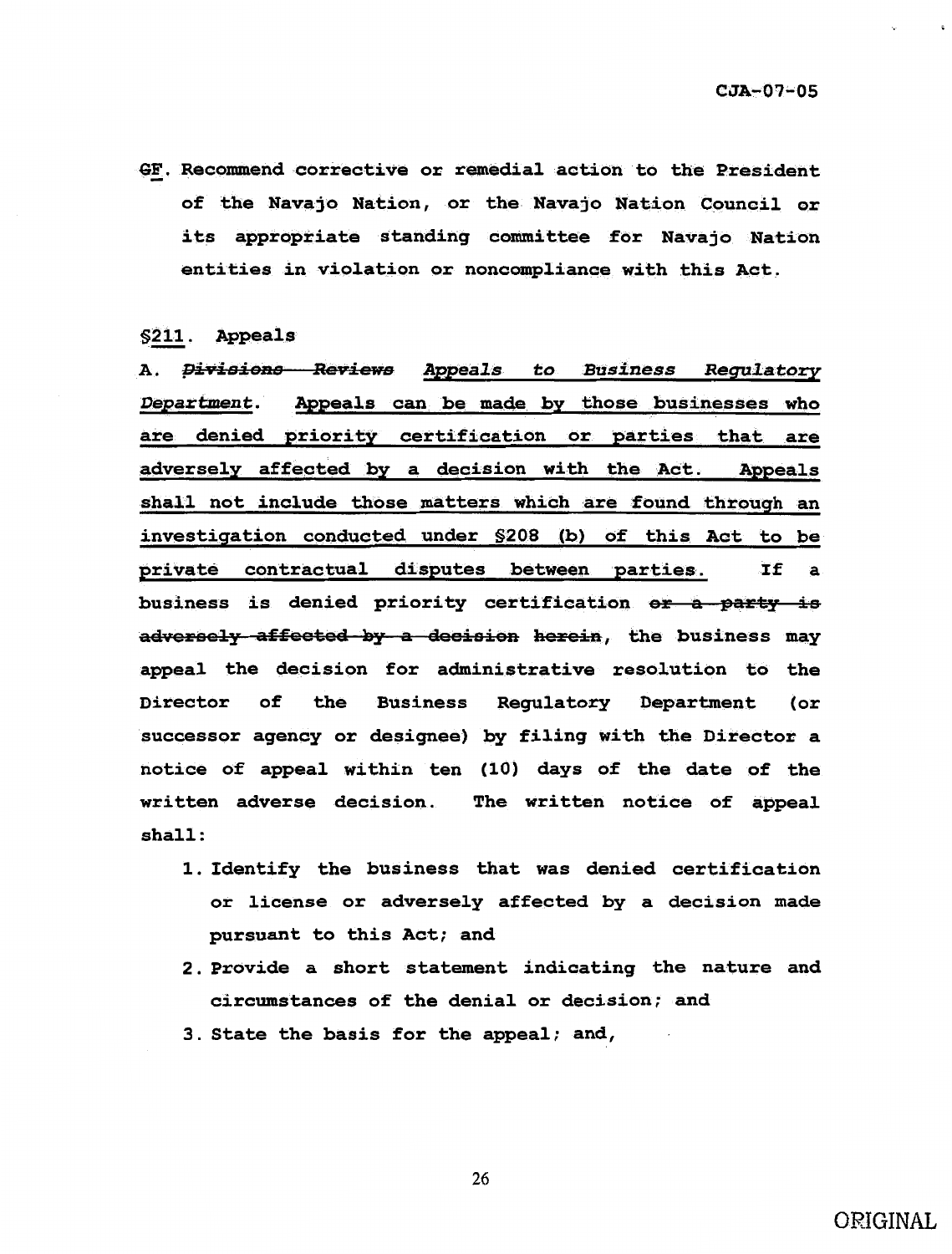4 . State the remedial action being sought by the business or party.

B. Appeals to the Hearing Officer. If the Director upholds the Department's decision to deny certification to the affected business, the appealing party may appeal the Director's decision to the Navajo Nation Office of Bearing and Appeals for assignment to an Administrative Hearing Officer.

- 1. The hearing officer shall hear the appeal within thirty (30) days of receipt of the notice of appeal.
- 2. Upon mutual agreement with the appealing party, time extensions in increments of not more than fifteen (15) days may be granted.
- 3. Notice shall be provided to the parties at least ten (10) days in advance of hearing date.
- 4. Each party at the hearing may be represented by legal counsel and shall have the opportunity to subpoena witnesses and documents, present evidence and examine witnesses.
- 5. After the hearing each party shall have ten (10) days to submit in writing proposed findings of facts and conclusions of law. The bearing officer may uphold or reverse the appealed decision(s) or any part thereof, but may not grant any other relief.
- 6. The hearing officer shall issue written findings of facts and conclusions of law that shall state the decision and grounds thereof.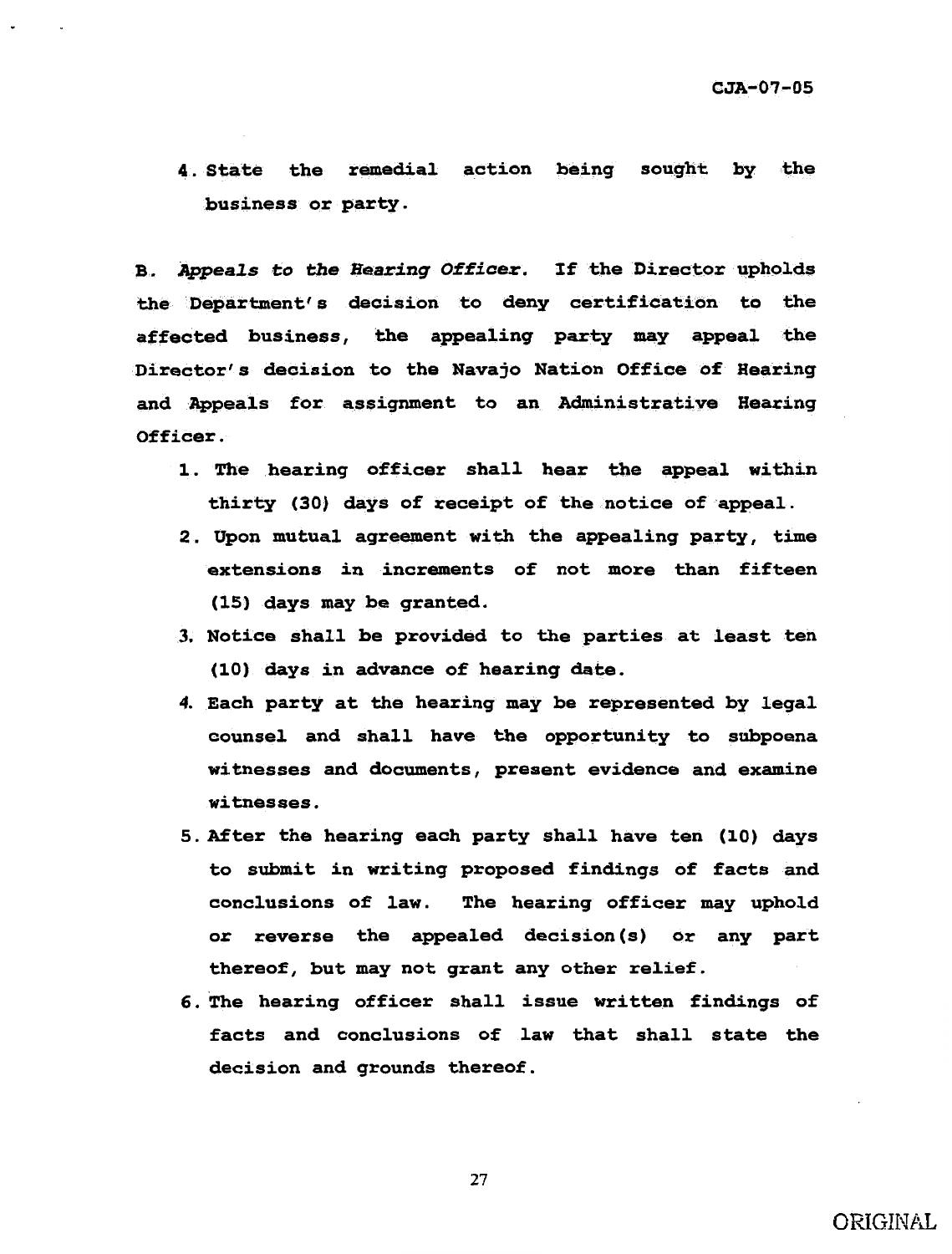$\mathbf{G}$ 

C. Appeals to the Courts. The decision of the hearing officer may be appealed by the party adversely affected to the Navajo Nation Supreme Court pursuant to the Navajo Nation Rules of Civil Appellate Procedure. The court shall review the decision of the hearing officer and the administrative record only. The decision shall not be subject to de novo review on appeal. The court may substitute its judgment on those questions of law within its special competence but shall otherwise uphold the decision of the hearing officer where reasonable.

§212. Other Navajo Nation Entities And Associated Agencies All Navajo Nation entities, departments and other agencies involved in any stage of contracting, subcontracting or other procurement process shall comply with this Act in accordance with applicable law.

#### §213. Severability

If any provision of this Act or any rule or regulation adopted hereto is found invalid, the remainder of this Act and of the rules and regulations adopted hereto shall not be affected thereby.

#### §214. Effective Date

The effective date of this Act shall be the date of its approval by the Navajo Nation Council.

28

### ORIGINAL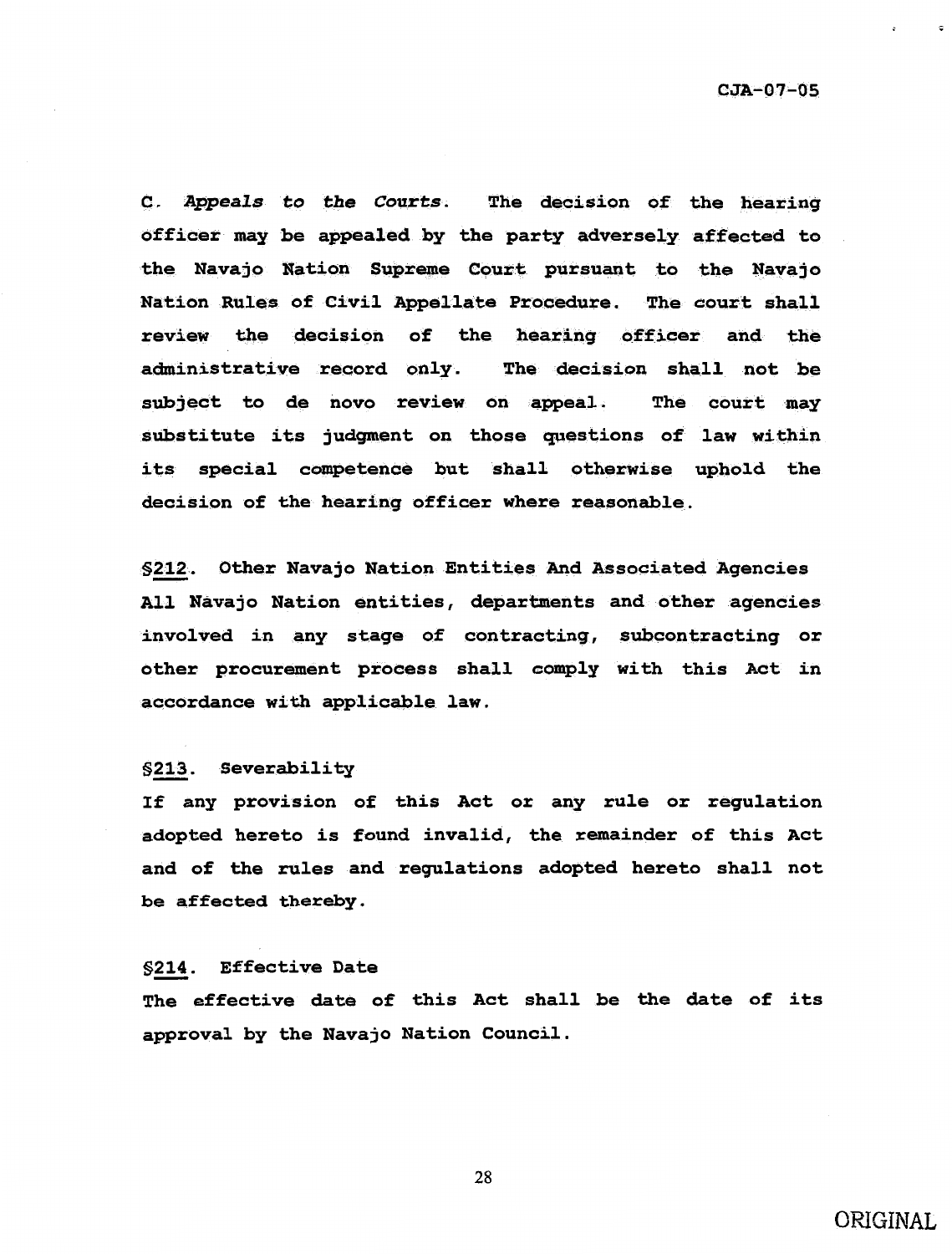\$215. Prior Inconsistent Law-Superseded

Upon the effective date of this Act, all prior inconsistent enactments, laws, policies, ordinances and regulations of the Navaje Nation-are hereby superseded.

\$215216. Periodic Review And Amendments

This Act may be amended from time to time only by the Navajo Nation Council upon the recommendation of the Economic Development Committee.

#### **CERTIFICATION**

I hereby certify that the foregoing resolution was duly considered by the Navajo Nation Council at a duly called meeting in Window Rock, Navajo Nation (Arizona) at which a quorum was present and that the same was passed by a vote of 53 in favor and 2 opposed, this 28<sup>th</sup> day of January 2005.

Lawrence T. Morgan, *Speaker* Navajo Nation-Council **Date** 

Motion: Willie Tracey, Jr. Second: Willie Begay

ACTION BY THE NAVAJO NATION PRESIDENT:

I hereby sign into law the foregoing  $\mathbf 1$ . legislation, pursuant to 2 N.N.C. \$1005 (C) (10), on this<br>of FEB 1 1 2005 day  $2005.$ Shirley, Jr, President Navajo Nation